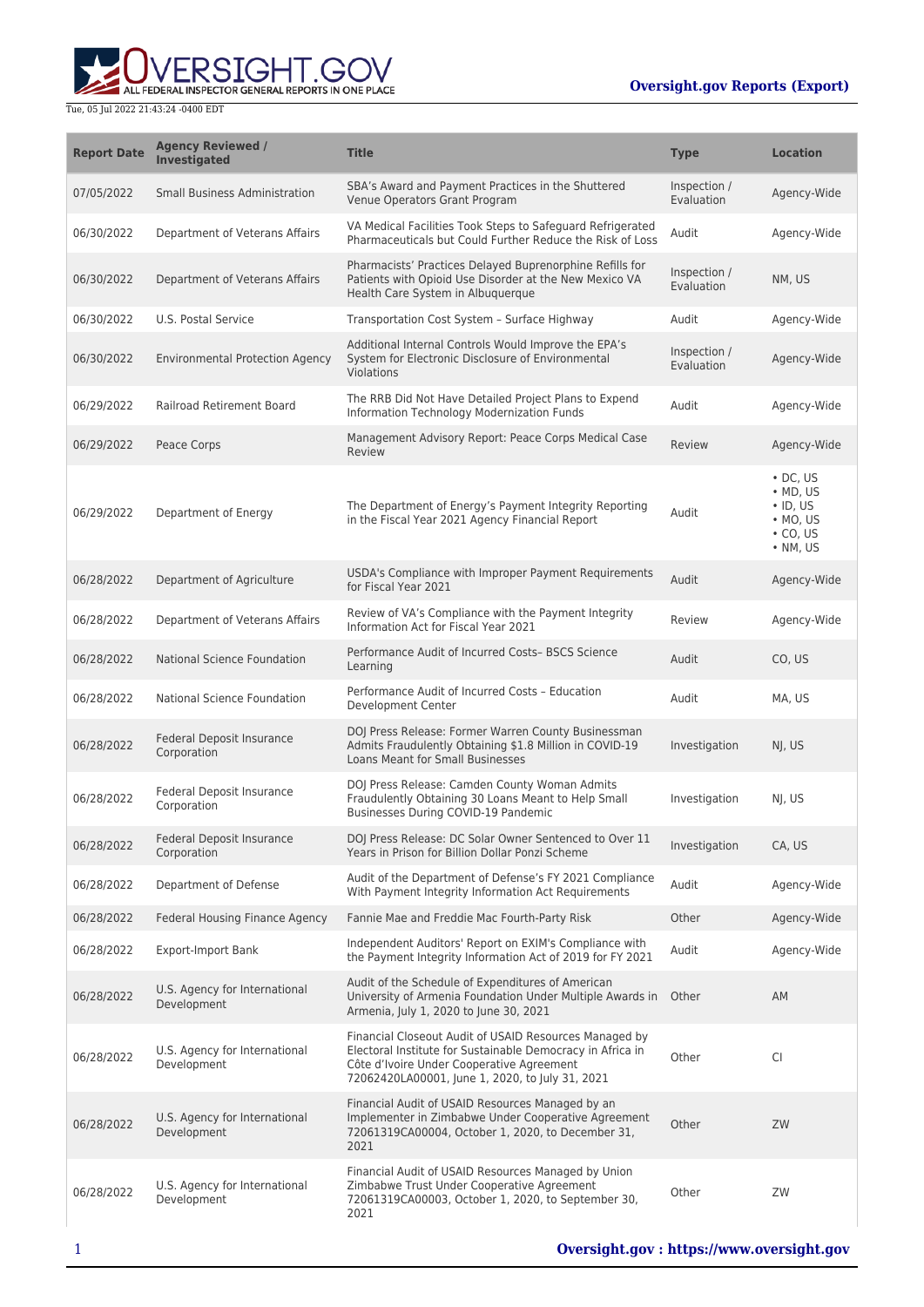ALL FEDERAL INSPECTOR GENERAL REPORTS IN ONE PLACE

| <b>Report Date</b> | <b>Agency Reviewed /</b><br><b>Investigated</b>  | <b>Title</b>                                                                                                                                                                                                                                       | <b>Type</b>                | <b>Location</b> |
|--------------------|--------------------------------------------------|----------------------------------------------------------------------------------------------------------------------------------------------------------------------------------------------------------------------------------------------------|----------------------------|-----------------|
| 06/28/2022         | U.S. Agency for International<br>Development     | Financial Closeout Audit of USAID Resources Managed by<br>Churches Health Association of Zambia Under Cooperative<br>Agreement AID-611-A-16-00003, January 1 to December 9,<br>2020                                                                | Other                      | <b>ZM</b>       |
| 06/28/2022         | National Aeronautics and Space<br>Administration | NASA's Compliance with the Payment Integrity Information<br>Act for Fiscal Year 2021                                                                                                                                                               | Audit                      | Agency-Wide     |
| 06/28/2022         | Department of Justice                            | Recommendations Issued by the Office of the Inspector<br>General that were Not Closed as of May 31, 2022                                                                                                                                           | Other                      | Agency-Wide     |
| 06/27/2022         | Office of Personnel Management                   | Audit of the Information Technology Security Controls of<br>the U.S. Office of Personnel Management's Annuity Roll<br>System                                                                                                                       | Audit                      | Agency-Wide     |
| 06/27/2022         | Office of Personnel Management                   | Audit of the Information Systems General and Application<br>Controls at Blue Cross Blue Shield of Vermont                                                                                                                                          | Audit                      | Agency-Wide     |
| 06/27/2022         | National Labor Relations Board                   | Casehandling Efficiency                                                                                                                                                                                                                            | Audit                      | Agency-Wide     |
| 06/27/2022         | U.S. Agency for International<br>Development     | Financial and Closeout Audit of Costs Incurred of American<br>University of Afghanistan, Support to the American<br>University of Afghanistan Program, Cooperative<br>Agreement AID-306-A-13-00004, June 1, 2020 to February<br>28, 2021           | Other                      | AF              |
| 06/27/2022         | <b>Environmental Protection Agency</b>           | The EPA Was Not Compliant with the Payment Integrity<br>Information Act for Fiscal Year 2021                                                                                                                                                       | Audit                      | Agency-Wide     |
| 06/24/2022         | Railroad Retirement Board                        | Controls Over Recoverable Unemployment and Sickness<br>Overpayments Need Improvement                                                                                                                                                               | Audit                      | Agency-Wide     |
| 06/24/2022         | Department of Agriculture                        | COVID-19-Farmers to Families Food Box Program<br>Administration-Interim Report                                                                                                                                                                     | Inspection /<br>Evaluation | Agency-Wide     |
| 06/24/2022         | Department of Agriculture                        | COVID-19-Food and Nutrition Service's Pandemic<br>Electronic Benefits Transfer-Interim Report                                                                                                                                                      | Inspection /<br>Evaluation | Agency-Wide     |
| 06/24/2022         | Smithsonian Institution                          | Fiscal Year 2021 Evaluation of the Smithsonian Institution's<br>Information Security Program                                                                                                                                                       | Audit                      | Agency-Wide     |
| 06/24/2022         | U.S. Agency for International<br>Development     | Financial Audit of Costs Incurred by Abt Associates, Inc.<br>Under the Sustaining Health Outcomes Through the<br>Private Sector Plus Program in Afghanistan, Cooperative<br>Agreement AID-OAA-A-15-00067, January 1, 2019, to<br>December 31, 2020 | Other                      | AF              |
| 06/24/2022         | Department of State                              | Inspection of Embassy Pristina, Kosovo                                                                                                                                                                                                             | Inspection /<br>Evaluation | KO              |
| 06/24/2022         | State of Delaware                                | Authorized Positions Examination Engagement - Colonial<br><b>School District</b>                                                                                                                                                                   | Other                      | DE, US          |
| 06/24/2022         | <b>Commodity Futures Trading</b><br>Commission   | Semiannual Report to Congress October 1, 2021 - March<br>31, 2022                                                                                                                                                                                  | Semiannual<br>Report       | Agency-Wide     |
| 06/23/2022         | Department of the Interior                       | Inspection of the DATA Act Internal Controls for the U.S.<br>Department of the Interior, Interior Business Center, for<br>the First Quarter of FY 2021                                                                                             | Inspection /<br>Evaluation | Agency-Wide     |
| 06/23/2022         | Department of the Interior                       | U.S. Fish and Wildlife Service Grants Awarded to the State<br>of Oklahoma, Department of Wildlife Conservation, From<br>July 1, 2017, Through June 30, 2019, Under the Wildlife<br>and Sport Fish Restoration Program                              | Audit                      | OK, US          |
| 06/23/2022         | Office of Personnel Management                   | Audit of the Federal Employee Health Benefit Operations<br>at Health Insurance Plan of New York                                                                                                                                                    | Audit                      | Agency-Wide     |
| 06/23/2022         | Office of Personnel Management                   | Audit of the Information Systems General and Application<br>Controls at Health Care Service Corporation                                                                                                                                            | Audit                      | Agency-Wide     |
| 06/23/2022         | U.S. Agency for International<br>Development     | Financial and Closeout Audit of the Water Governance and<br>Capacity Building Support Program in Pakistan Managed<br>by Health and Nutrition Development Society, Contract<br>72039119C00001, July 1, 2020 to October 15, 2021                     | Other                      | PK              |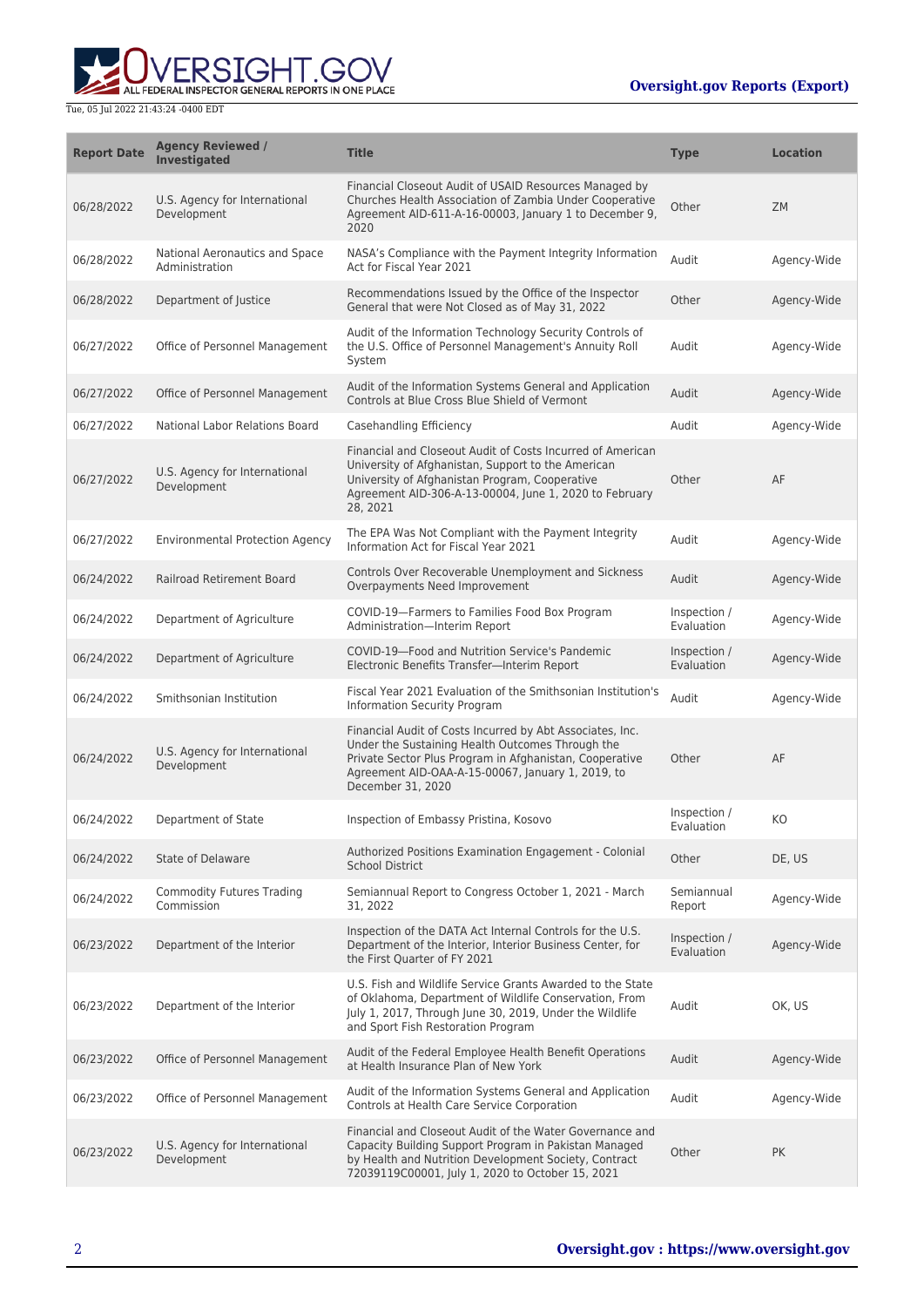

| <b>Report Date</b> | <b>Agency Reviewed /</b><br><b>Investigated</b>     | <b>Title</b>                                                                                                                                                                                                                 | <b>Type</b>                | <b>Location</b> |
|--------------------|-----------------------------------------------------|------------------------------------------------------------------------------------------------------------------------------------------------------------------------------------------------------------------------------|----------------------------|-----------------|
| 06/23/2022         | Office of Personnel Management                      | Audit of the U.S. Office of Personnel Management's<br>Compliance with the Payment Integrity Information Act of<br>2019                                                                                                       | Audit                      | Agency-Wide     |
| 06/23/2022         | Department of Commerce                              | Fiscal Year 2021 Compliance with Improper Payment<br>Requirements                                                                                                                                                            | Inspection /<br>Evaluation | Agency-Wide     |
| 06/23/2022         | Department of Homeland<br>Security                  | FEMA Needs to Improve Oversight and Management of<br>Hazard Mitigation Grant Program Property Acquisitions                                                                                                                   | Audit                      | Agency-Wide     |
| 06/23/2022         | Department of Homeland<br>Security                  | FEMA Needs to Improve Oversight and Management of<br>Hazard Mitigation Grant Program Property Acquisitions                                                                                                                   | Audit                      | Agency-Wide     |
| 06/23/2022         | Amtrak (National Railroad<br>Passenger Corporation) | Governance: Quality Control Review of Amtrak's Single<br>Audit for Fiscal Year 2021                                                                                                                                          | Audit                      | Agency-Wide     |
| 06/23/2022         | U.S. Postal Service                                 | Service Performance During the Fiscal Year 2022 Peak<br><b>Mailing Season</b>                                                                                                                                                | Audit                      | Agency-Wide     |
| 06/23/2022         | Department of State                                 | Audit of Department of State FY 2021 Compliance With<br>Payment Integrity Requirements                                                                                                                                       | Audit                      | Agency-Wide     |
| 06/23/2022         | Federal Housing Finance Agency                      | FHFA Has Laid the Groundwork to Integrate Consideration<br>of Climate-Related Financial Risk into its Policies and<br>Programs but Plans and Methodologies to Accomplish This<br>Work Are in the Early Stages of Development | Audit                      | Agency-Wide     |
| 06/23/2022         | <b>Environmental Protection Agency</b>              | The Coronavirus Pandemic Caused Schedule Delays,<br>Human Health Impacts, and Limited Oversight at<br>Superfund National Priorities List Sites                                                                               | Audit                      | Agency-Wide     |
| 06/22/2022         | Securities and Exchange<br>Commission               | Final Management Letter: Evaluation of the SEC's FY 2021<br>Compliance With the Payment Integrity Information Act of<br>2019                                                                                                 | Inspection /<br>Evaluation | Agency-Wide     |
| 06/22/2022         | Department of the Treasury                          | Independent Review of 4003(b) Loan Recipient's Validation<br>Memo - United Airlines                                                                                                                                          | Review                     | Agency-Wide     |
| 06/22/2022         | Department of Defense                               | Audit of U.S. Army Base Operations and Security Support<br>Services Contract Government-Furnished Property in<br>Kuwait                                                                                                      | Audit                      | Agency-Wide     |
| 06/22/2022         | U.S. Agency for International<br>Development        | Financial Audit of USAID Resources Managed by MOI<br>Teaching and Referral Hospital in Kenya Under Agreement<br>AID-615-A-12-00001, July 1, 2020, to June 30, 2021                                                           | Other                      | KE              |
| 06/22/2022         | Architect of the Capitol                            | Architect of the Capitol (AOC) Supervisor Accusations of<br>Abuse of Power, Mismanagement and Reprisal - Not<br>Substantiated                                                                                                | Investigation              | Agency-Wide     |
| 06/22/2022         | <b>General Services Administration</b>              | Audit of Security Camera and Alarm Systems at GSA-<br><b>Owned Buildings</b>                                                                                                                                                 | Audit                      | Agency-Wide     |
| 06/22/2022         | Department of Agriculture                           | USDA Farmers to Families Food Box Program                                                                                                                                                                                    | Other                      | US.             |
| 06/22/2022         | National Science Foundation                         | Performance Audit of Incurred Costs - San Francisco State<br>University                                                                                                                                                      | Audit                      | CA, US          |
| 06/22/2022         | Federal Deposit Insurance<br>Corporation            | DOJ Press Release: Owners Of Grand Rapids Trucking<br>Company Plead Guilty To Bank Fraud Conspiracy, Pay<br>\$1,000,000 In Related Civil Case, In Connection With<br>Covid-19 Relief Fraud                                   | Investigation              | MI, US          |
| 06/22/2022         | U.S. Postal Service                                 | Mail Delivery, Customer Service, and Property Conditions<br>Review - Select Units, Indianapolis, IN Region                                                                                                                   | Audit                      | Agency-Wide     |
| 06/22/2022         | Federal Deposit Insurance<br>Corporation            | Background Investigations for Privileged Account Holders                                                                                                                                                                     | Other                      | Agency-Wide     |
| 06/22/2022         | Department of Veterans Affairs                      | Mission Accountability Support Tracker Lacked Sufficient<br><b>Security Controls</b>                                                                                                                                         | Review                     | Agency-Wide     |
| 06/22/2022         | AmeriCorps                                          | Office of Inspector General Assessment of AmeriCorps'<br>Financial Statement Audit and Cybersecurity Corrective<br><b>Action Plans</b>                                                                                       | Review                     | Agency-Wide     |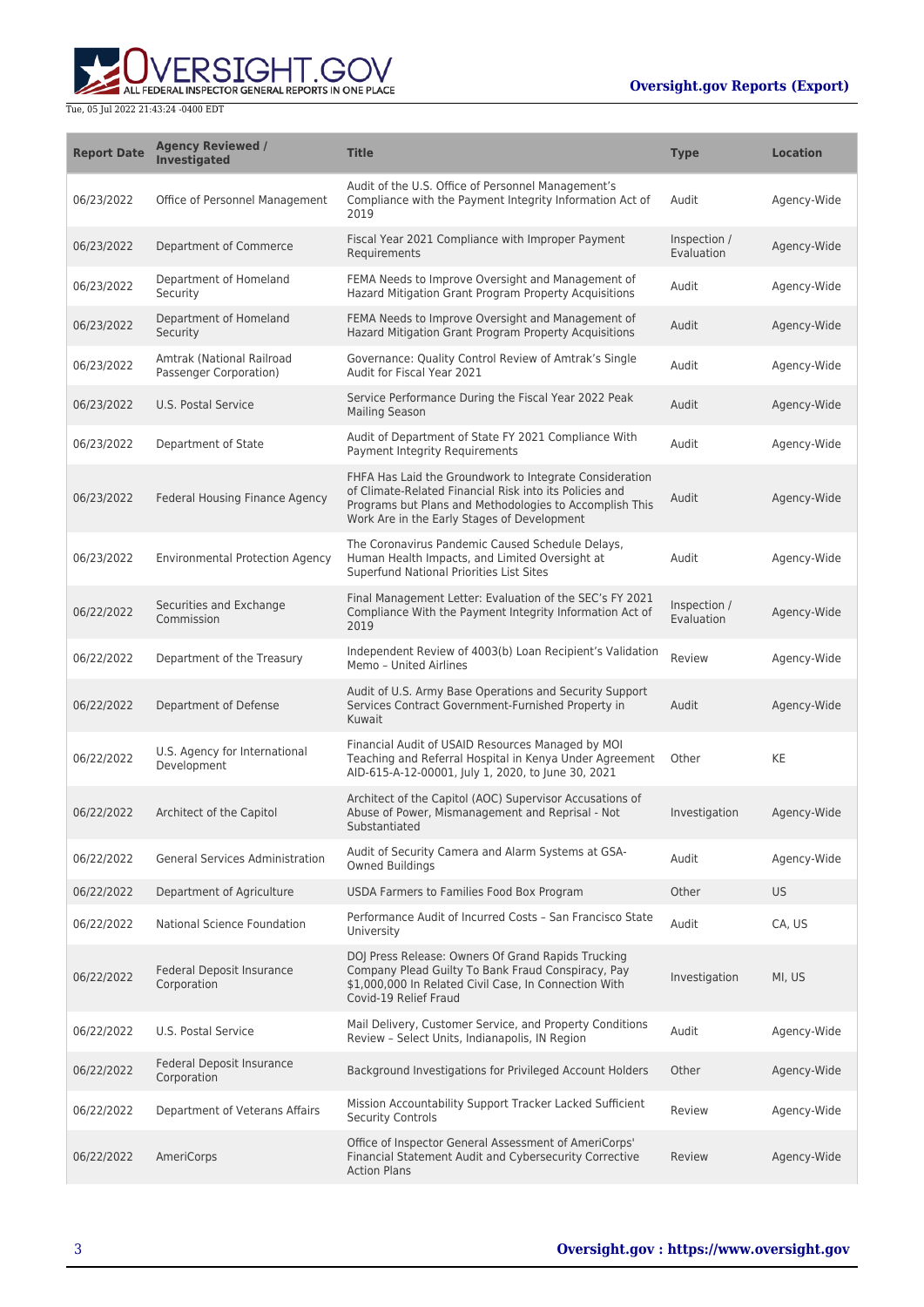ALL FEDERAL INSPECTOR GENERAL REPORTS IN ONE PLACE

| <b>Report Date</b> | <b>Agency Reviewed /</b><br><b>Investigated</b>              | <b>Title</b>                                                                                                                                                           | <b>Type</b>                | <b>Location</b> |
|--------------------|--------------------------------------------------------------|------------------------------------------------------------------------------------------------------------------------------------------------------------------------|----------------------------|-----------------|
| 06/22/2022         | <b>Environmental Protection Agency</b>                       | The EPA's Approval and Oversight of Water Infrastructure<br>Finance and Innovation Act Loans Complied with Federal<br>Law and Regulations                              | Audit                      | Agency-Wide     |
| 06/22/2022         | AmeriCorps                                                   | Office of Inspector General Assessment of AmeriCorps'<br>Financial Statement Audit and Cybersecurity Corrective<br><b>Action Plans</b>                                 | Audit                      | Agency-Wide     |
| 06/21/2022         | Department of Defense                                        | Audit of the Development and Maintenance of Department<br>of Defense Security Classification Guides                                                                    | Audit                      | Agency-Wide     |
| 06/21/2022         | Department of the Interior                                   | U.S. Department of the Interior's Compliance With the<br>Payment Integrity Information Act of 2019 in Its Fiscal Year<br>2021 Agency Financial Report                  | Inspection /<br>Evaluation | Agency-Wide     |
| 06/21/2022         | U.S. Postal Service                                          | Changes in the Usage of the Modes of Transportation                                                                                                                    | Audit                      | Agency-Wide     |
| 06/21/2022         | National Science Foundation                                  | Performance Audit of Incurred Costs - Cal Poly Corporation                                                                                                             | Audit                      | CA, US          |
| 06/21/2022         | State of Delaware                                            | Authorized Positions Examination Engagement - Christina<br>School District                                                                                             | Inspection /<br>Evaluation | DE, US          |
| 06/21/2022         | Department of Veterans Affairs                               | Comprehensive Healthcare Inspection of the Washington<br>DC VA Medical Center                                                                                          | Inspection /<br>Evaluation | Agency-Wide     |
| 06/17/2022         | Internal Revenue Service                                     | Fiscal Year 2022 Review of Compliance With Legal<br>Guidelines When Conducting Seizures of Taxpayers'<br>Property                                                      | Audit                      | Agency-Wide     |
| 06/17/2022         | U.S. International Development<br><b>Finance Corporation</b> | DFC Complied with Payment Integrity Information Act of<br>2019 Requirements in Fiscal Year 2021                                                                        | Audit                      |                 |
| 06/17/2022         | Federal Deposit Insurance<br>Corporation                     | DOJ Press Release: Owner of Tech Services Company<br>Sentenced to More than Three Years in Prison for \$13<br>Million COVID-Relief Fraud Scheme                        | Investigation              | MA, US          |
| 06/17/2022         | Federal Deposit Insurance<br>Corporation                     | DOJ Press Release: Man Arrested for Allegedly Distributing<br>Over \$230 Million of Adulterated HIV Medication                                                         | Investigation              | FL, US          |
| 06/17/2022         | U.S. Agency for International<br>Development                 | USAID OIG Semiannual Report to Congress: October 1,<br>2021- March 31, 2022                                                                                            | Semiannual<br>Report       | Agency-Wide     |
| 06/16/2022         | <b>Railroad Retirement Board</b>                             | The Railroad Retirement Board was Not Compliant with the<br>Payment Integrity Information Act for Fiscal Year 2021                                                     | Audit                      | Agency-Wide     |
| 06/16/2022         | Federal Deposit Insurance<br>Corporation                     | DOJ Press Release: St. Paul Man Sentenced to Prison for<br>\$841,000 COVID-Relief Scheme to Defraud the Small<br>Business Administration's Paycheck Protection Program | Investigation              | MN, US          |
| 06/16/2022         | Department of Homeland<br>Security                           | Semiannual Report to Congress October 1, 2021 - March<br>31, 2022                                                                                                      | Other                      | Agency-Wide     |
| 06/16/2022         | Architect of the Capitol                                     | Audit of Fiscal Year 2021 Financial Statements                                                                                                                         | Audit                      | Agency-Wide     |
| 06/16/2022         | Architect of the Capitol                                     | Fiscal Year 2021 Financial Statements Audit Management<br>Letter                                                                                                       | Audit                      | Agency-Wide     |
| 06/16/2022         | Denali Commission                                            | <b>Investigative Summary</b>                                                                                                                                           | Investigation              | Agency-Wide     |
| 06/16/2022         | Department of Justice                                        | Audit of the Office of Justice Programs Grant Awarded to<br>the Pinellas Ex-Offender Re-Entry Coalition, Inc.,<br>Clearwater, Florida                                  | Audit                      | FL, US          |
| 06/15/2022         | U.S. Agency for International<br>Development                 | Audit Report on Deloitte Government and Public Services'<br>Proposed Amounts on Unsettled Flexibly Priced Contracts<br>for Contractor Fiscal Year 2019                 | Other                      | US              |
| 06/15/2022         | Board of Governors of the Federal<br><b>Reserve System</b>   | Security Control Review of the Board's Secure Document<br>System                                                                                                       | Audit                      | Agency-Wide     |
| 06/15/2022         | Board of Governors of the Federal<br>Reserve System          | Testing Results for the Board's Software and License Asset<br><b>Management Processes</b>                                                                              | Audit                      | Agency-Wide     |
| 06/15/2022         | Amtrak (National Railroad<br>Passenger Corporation)          | FINANCIAL MANAGEMENT: Improving Payment Request<br>Controls Could Provide a Better Value for Purchases and<br>Protect the Company's Interests                          | Audit                      | Agency-Wide     |
| 06/15/2022         | Department of Defense                                        | Audit of the Reuse of Defense Logistics Agency Disposition<br>Services Excess Property                                                                                 | Audit                      | Agency-Wide     |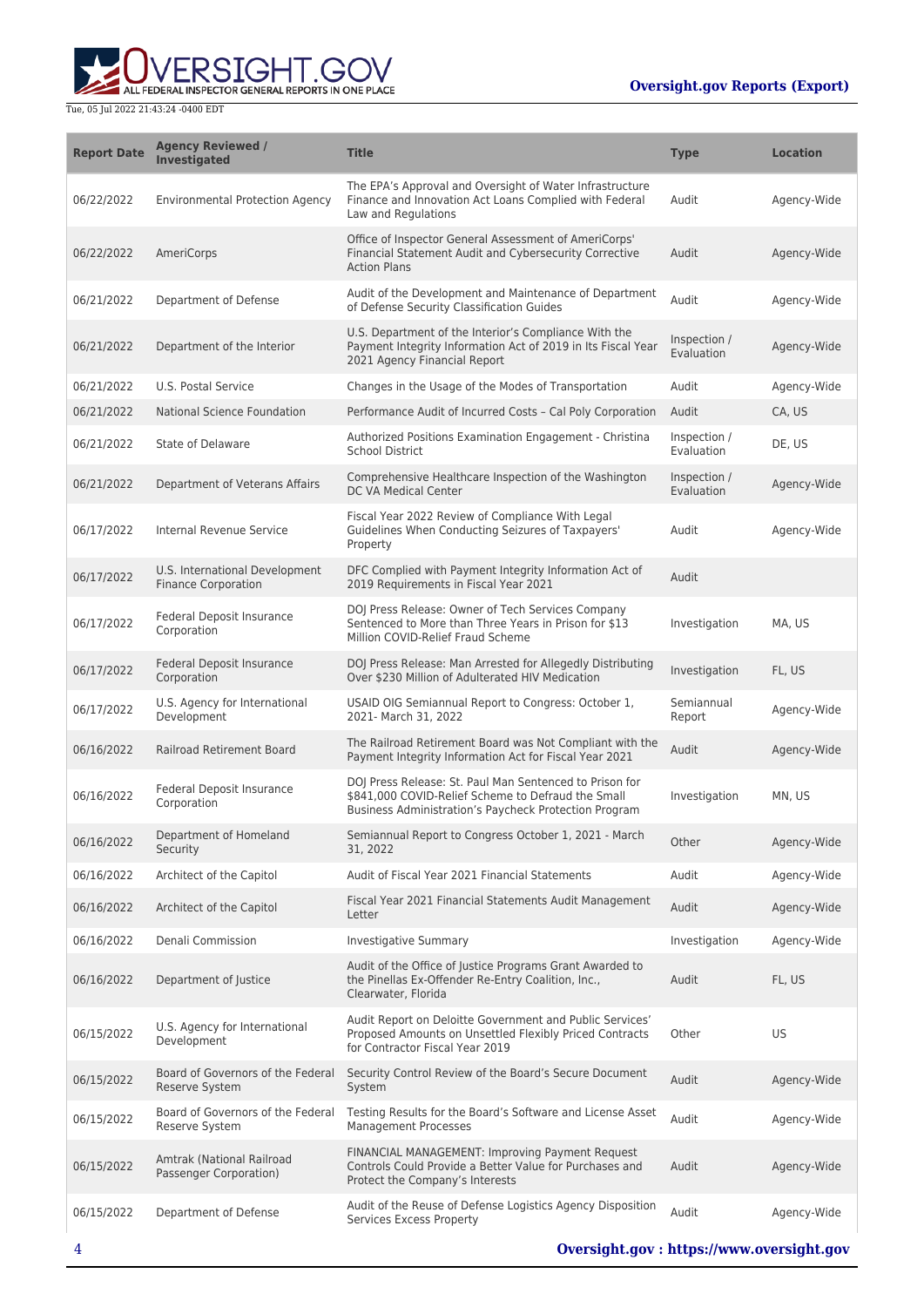

| <b>Report Date</b> | <b>Agency Reviewed /</b><br><b>Investigated</b>  | <b>Title</b>                                                                                                                                                                                         | <b>Type</b>                | <b>Location</b>                                                                                                                    |
|--------------------|--------------------------------------------------|------------------------------------------------------------------------------------------------------------------------------------------------------------------------------------------------------|----------------------------|------------------------------------------------------------------------------------------------------------------------------------|
| 06/15/2022         | Tennessee Valley Authority                       | TVA Nuclear Maintenance Employee Time Reporting                                                                                                                                                      | Inspection /<br>Evaluation | Agency-Wide                                                                                                                        |
| 06/15/2022         | <b>Small Business Administration</b>             | SBA's Controls Over Cash Contributions and Gifts, Fiscal<br>Years 2022 and 2021                                                                                                                      | Inspection /<br>Evaluation | Agency-Wide                                                                                                                        |
| 06/15/2022         | Department of Energy                             | The Department of Energy's Chief Information Officer's<br><b>Business Operations Support Services Contract</b>                                                                                       | Audit                      | $\cdot$ DC, US<br>$\bullet$ MD, US                                                                                                 |
| 06/14/2022         | Department of Veterans Affairs                   | Comprehensive Healthcare Inspection of the VA Maryland<br>Health Care System in Baltimore                                                                                                            | Review                     | $·$ MD, US<br>$\bullet$ MD, US<br>$\bullet$ MD, US<br>$\bullet$ MD, US<br>$\bullet$ MD, US<br>$\bullet$ MD, US<br>$\bullet$ MD, US |
| 06/14/2022         | Department of Justice                            | Audit of the United States Marshals Service's Management<br>of Seized Cryptocurrency                                                                                                                 | Audit                      | Agency-Wide                                                                                                                        |
| 06/14/2022         | Department of Veterans Affairs                   | Financial Efficiency Review of the VA El Paso Healthcare<br>System in Texas and New Mexico                                                                                                           | Inspection /<br>Evaluation | $\bullet$ TX, US<br>$\bullet$ NM, US                                                                                               |
| 06/14/2022         | National Aeronautics and Space<br>Administration | NASA's Management of the Earth Science Disasters<br>Program                                                                                                                                          | Audit                      | Agency-Wide                                                                                                                        |
| 06/14/2022         | Department of Energy                             | The Western Federal Power System's Fiscal Year 2021<br><b>Financial Statement Audit</b>                                                                                                              | Audit                      | Agency-Wide                                                                                                                        |
| 06/13/2022         | Department of the Interior                       | Improvements Needed in the Bureau of Safety and<br>Environmental Enforcement's Procedures Concerning<br>Offshore Venting and Flaring Record Reviews                                                  | Other                      | Agency-Wide                                                                                                                        |
| 06/13/2022         | Department of Defense                            | Audit of the Department of Defense's Implementation of<br>Predictive Maintenance Strategies to Support Weapon<br>System Sustainment                                                                  | Audit                      | Agency-Wide                                                                                                                        |
| 06/13/2022         | <b>Federal Election Commission</b>               | Investigative Summary I22INV00010: Lost FEC Laptop<br>Reported by an Agency Employee                                                                                                                 | Investigation              | Agency-Wide                                                                                                                        |
| 06/13/2022         | Multiple Agencies                                | Key Insights: Identity Fraud Reduction and Redress in<br>Pandemic Response Programs                                                                                                                  | Other                      | Agency-Wide                                                                                                                        |
| 06/10/2022         | U.S. Agency for International<br>Development     | Financial Audit of USAID Resources Managed by Africaid in<br>Zimbabwe Under Cooperative Agreement AID-613-<br>A-17-00001, January 1 to December 31, 2021                                             | Other                      | ZW                                                                                                                                 |
| 06/10/2022         | Inter-American Foundation                        | OIG Risk Assessment of the Inter-American Foundation<br>Charge Card Program for Fiscal Years 2021 and 2020                                                                                           | Audit                      | US                                                                                                                                 |
| 06/10/2022         | U.S. Agency for International<br>Development     | USAID Complied in Fiscal Year 2021 With the Payment<br>Integrity Information Act of 2019                                                                                                             | Audit                      | <b>US</b>                                                                                                                          |
| 06/10/2022         | State of Delaware                                | Authorized Positions Examination Engagement -<br><b>Brandywine School District</b>                                                                                                                   | Other                      | DE, US                                                                                                                             |
| 06/10/2022         | Department of Homeland<br>Security               | Department of Homeland Security's FY 2021 Compliance<br>with the Payment Integrity Information Act of 2019 and<br>Executive Order 13520, Reducing Improper Payments                                  | Audit                      | Agency-Wide                                                                                                                        |
| 06/10/2022         | Tennessee Valley Authority                       | <b>TVA Nuclear Radiation Dosage</b>                                                                                                                                                                  | Inspection /<br>Evaluation | Agency-Wide                                                                                                                        |
| 06/09/2022         | U.S. Agency for International<br>Development     | Financial Audit of USAID Resources Managed by Center for<br>Clinical Care and Clinical Research in Nigeria Under<br>Cooperative Agreement 72062020CA00006, October 1,<br>2020, to September 30, 2021 | Other                      | <b>NG</b>                                                                                                                          |
| 06/09/2022         | U.S. Agency for International<br>Development     | Financial Audit of Handicap International Federation Under<br>Multiple Awards, for the Fiscal Year Ended December 31,<br>2019                                                                        | Other                      | US                                                                                                                                 |
| 06/09/2022         | Department of Education                          | Duplicate Higher Education Emergency Relief Fund Grant<br>Awards                                                                                                                                     | Other                      | Agency-Wide                                                                                                                        |
| 06/09/2022         | Peace Corps                                      | Final Report on the Post Re-Entry Health and Safety<br>Review of Peace Corps/Ecuador                                                                                                                 | Review                     | EC                                                                                                                                 |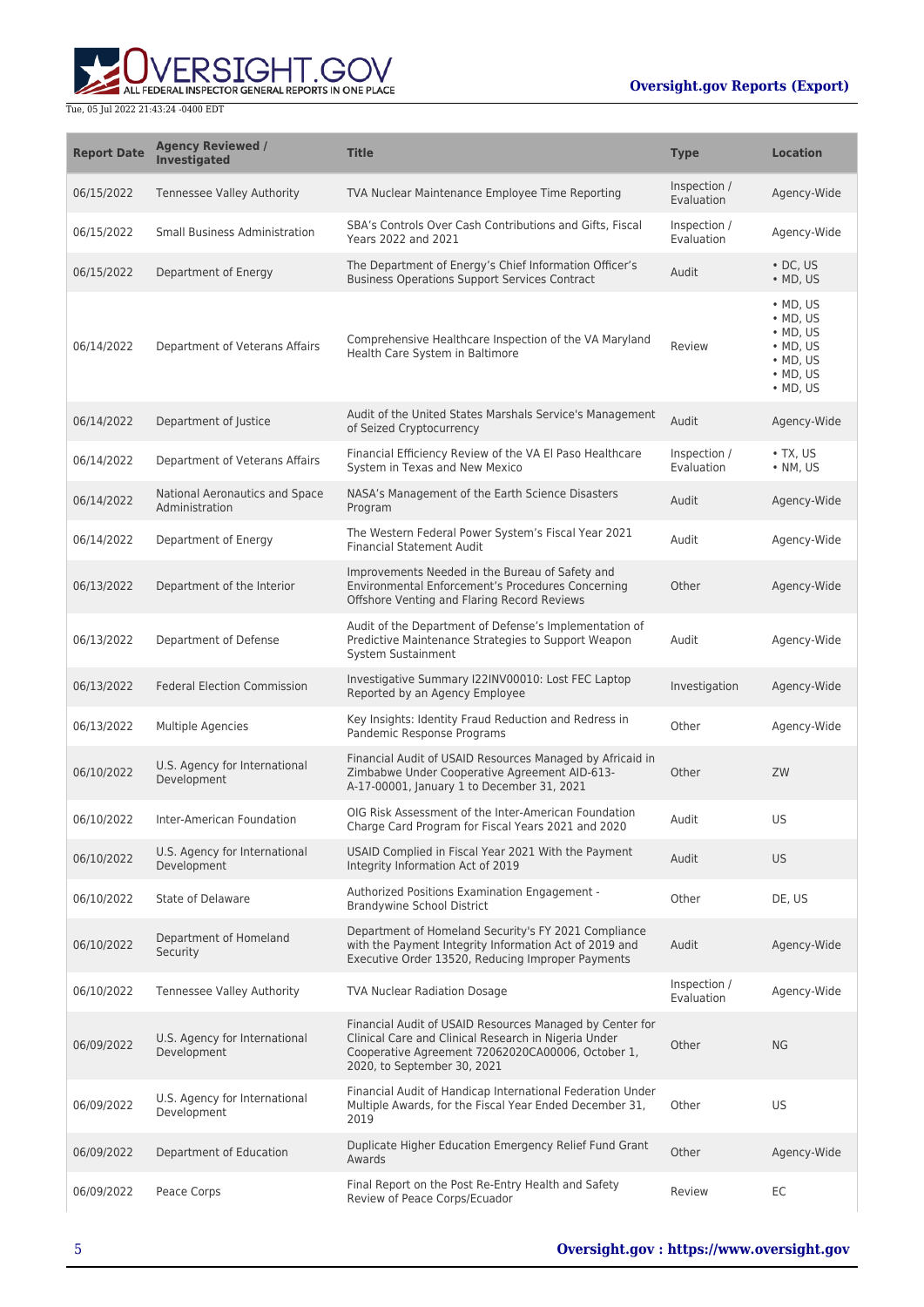

| <b>Report Date</b> | <b>Agency Reviewed /</b><br><b>Investigated</b>    | <b>Title</b>                                                                                                                                                                                                   | <b>Type</b>   | <b>Location</b> |
|--------------------|----------------------------------------------------|----------------------------------------------------------------------------------------------------------------------------------------------------------------------------------------------------------------|---------------|-----------------|
| 06/09/2022         | Farm Credit Administration                         | Farm Credit Administration's Enterprise Risk Management<br>and Internal Control Program                                                                                                                        | Audit         | Agency-Wide     |
| 06/09/2022         | Federal Deposit Insurance<br>Corporation           | DOJ Press Release: Two Burlington County Women<br>Charged in \$175 Million Check-Cashing Scheme                                                                                                                | Investigation | NJ, US          |
| 06/09/2022         | National Aeronautics and Space<br>Administration   | NASA's Management of the Mobile Launcher 2 Contract                                                                                                                                                            | Audit         | Agency-Wide     |
| 06/09/2022         | U.S. Postal Service                                | Mail Delivery, Customer Service, and Property Conditions<br>Review - Renton Main Post Office, Renton, WA                                                                                                       | Audit         | Agency-Wide     |
| 06/08/2022         | U.S. Postal Service                                | Competitive Outbound International Negotiated Service<br>Agreement Pricing and Revenue Commitments                                                                                                             | Audit         | Agency-Wide     |
| 06/08/2022         | U.S. Postal Service                                | Competitive Outbound International Negotiated Service<br>Agreement Pricing and Revenue Commitments                                                                                                             | Audit         | Agency-Wide     |
| 06/08/2022         | Department of Defense                              | DoD Cooperative Agreements With Coronavirus Aid, Relief,<br>and Economic Security Act Obligations                                                                                                              | Audit         | Agency-Wide     |
| 06/08/2022         | <b>Federal Deposit Insurance</b><br>Corporation    | DOJ Press Release: Florida Man Arrested for \$2.5 Million<br><b>COVID-Relief Fraud</b>                                                                                                                         | Investigation | US              |
| 06/08/2022         | Multiple Agencies                                  | Lessons Learned in Oversight of Pandemic Relief Funds                                                                                                                                                          | Other         | Agency-Wide     |
| 06/08/2022         | Department of Veterans Affairs                     | Contract Medical Exam Program Limitations Put Veterans<br>at Risk for Inaccurate Claims Decisions                                                                                                              | Review        | Agency-Wide     |
| 06/08/2022         | U.S. Agency for International<br>Development       | Agreed-Upon Procedures Engagement of USAID Resources<br>Managed by Education Development Center Inc. in Liberia<br>Under Cost-Plus-Fixed-Fee Contract, AID-669-TO-17-00001,<br>March 2, 2017, to July 31, 2021 | Other         | <b>LR</b>       |
| 06/08/2022         | U.S. Postal Service                                | U.S. Postal Service International Mail Operations and<br>Performance Data                                                                                                                                      | Audit         | Agency-Wide     |
| 06/08/2022         | Department of State                                | Management Assistance Report: The Department of<br><b>State's Records Retirement Process</b>                                                                                                                   | Other         | Agency-Wide     |
| 06/08/2022         | <b>Environmental Protection Agency</b>             | The EPA Continues to Fail to Meet Inspection Requirements<br>for Hazardous Waste Treatment, Storage, and Disposal<br><b>Facilities</b>                                                                         | Audit         | Agency-Wide     |
| 06/07/2022         | <b>State of Delaware</b>                           | Authorized Positions Examination Engagement - Caesar<br>Rodney School District                                                                                                                                 | Other         | DE, US          |
| 06/07/2022         | Department of Energy                               | Special Report on Prospective Considerations for the Loan<br>Authority Supported Under the Loan Programs Office to<br>Improve Internal Controls and Prevent Fraud, Waste, and<br>Abuse                         | Other         | DC, US          |
| 06/07/2022         | Federal Deposit Insurance<br>Corporation           | DOJ Press Release: New York And Florida Resident<br>Sentenced To 51 Months In Prison For \$6.8 Million<br>Paycheck Protection Program Fraud Scheme                                                             | Investigation | NJ, US          |
| 06/07/2022         | <b>Gulf Coast Ecosystem Restoration</b><br>Council | FINANCIAL MANAGEMENT: Audit of the Gulf Coast<br>Ecosystem Restoration Council's Compliance with PIIA for<br>Fiscal Year 2021                                                                                  | Audit         | Agency-Wide     |
| 06/07/2022         | U.S. Postal Service                                | Mail Delivery, Customer Service, and Property Conditions<br>Review - Lacey Branch, Lacey, WA                                                                                                                   | Audit         | Agency-Wide     |
| 06/07/2022         | U.S. Postal Service                                | Mail Delivery, Customer Service, and Property Conditions<br>Review - Kent Main Post Office, Kent, WA                                                                                                           | Audit         | Agency-Wide     |
| 06/07/2022         | U.S. Agency for International<br>Development       | Financial Audit of USAID Resources Managed by Baylor<br>College of Medicine Children's Foundation Lesotho Under<br>Agreement 72067419CA00016, July 1, 2020, to June 30,<br>2021                                | Other         | LS              |
| 06/07/2022         | U.S. Agency for International<br>Development       | Financial Audit of USAID Resources Managed by American<br>University of Nigeria Under Cooperative Agreement<br>72062019CA0002, August 1, 2020, to July 31, 2021                                                | Other         | ΝG              |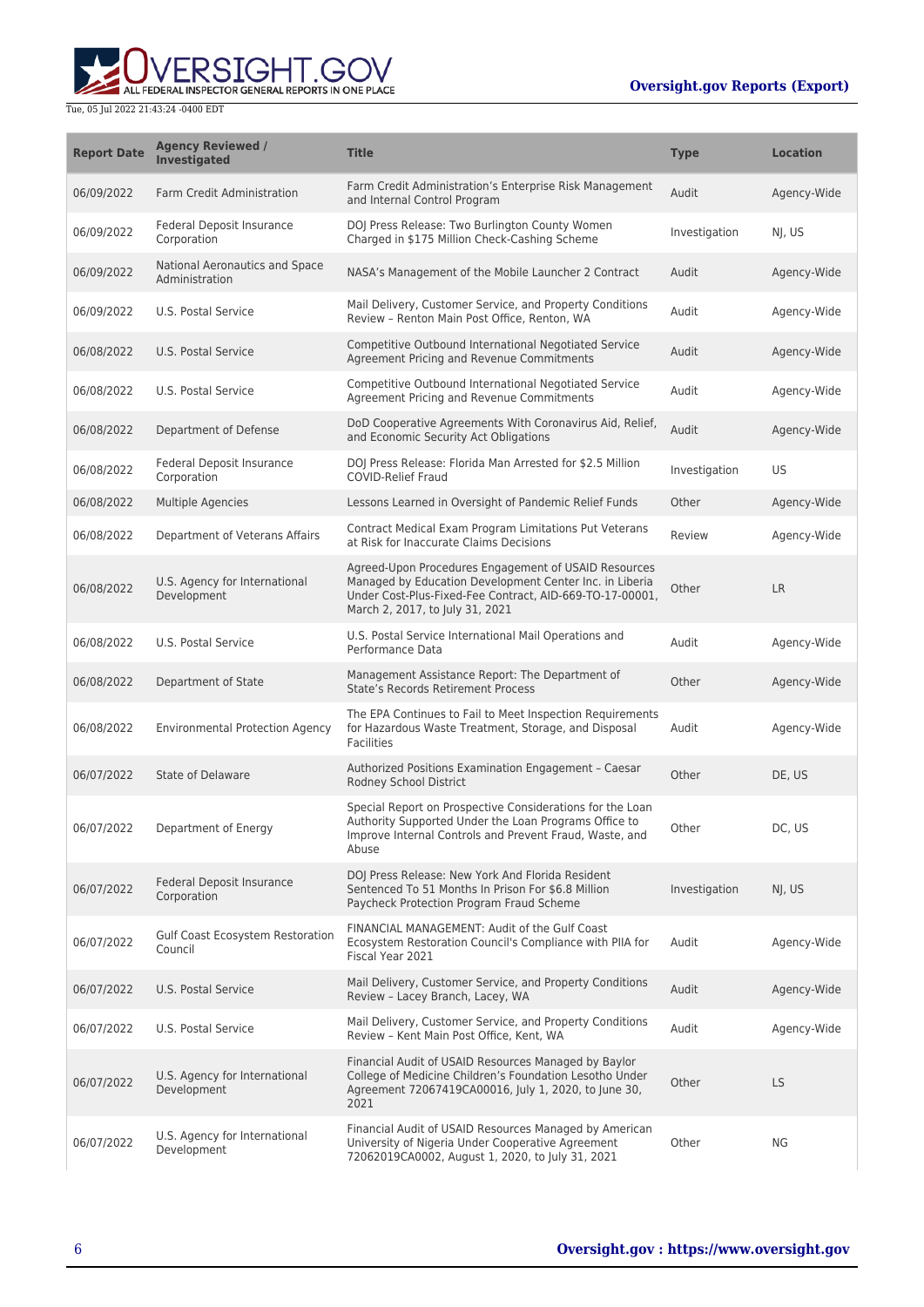

| <b>Report Date</b> | <b>Agency Reviewed /</b><br><b>Investigated</b>                                                 | <b>Title</b>                                                                                                                                                                                                           | <b>Type</b>                | <b>Location</b>                                                                                |
|--------------------|-------------------------------------------------------------------------------------------------|------------------------------------------------------------------------------------------------------------------------------------------------------------------------------------------------------------------------|----------------------------|------------------------------------------------------------------------------------------------|
| 06/07/2022         | U.S. Agency for International<br>Development                                                    | Financial Audit of USAID Resources Managed by<br>Organization for Public Health Interventions and<br>Development in Zimbabwe Under Cooperative Agreement<br>72061320CA00005, October 1, 2020, to September 30,<br>2021 | Other                      | ZW                                                                                             |
| 06/07/2022         | U.S. Agency for Global Media<br>(f/k/a Broadcasting Board of<br>Governors)                      | Audit of U.S. Agency for Global Media FY 2021 Compliance<br>With Payment Integrity Requirements                                                                                                                        | Audit                      | Agency-Wide                                                                                    |
| 06/06/2022         | Department of Energy                                                                            | The Department of Energy's Unclassified Cybersecurity<br>Program - 2021                                                                                                                                                | Inspection /<br>Evaluation | Agency-Wide                                                                                    |
| 06/06/2022         | Millennium Challenge Corporation                                                                | MCC Complied in Fiscal Year 2021 With the Payment<br>Integrity Information Act of 2019                                                                                                                                 | Audit                      | US                                                                                             |
| 06/06/2022         | Department of Veterans Affairs                                                                  | Suicide Prevention Coordinators Need Improved Training,<br>Guidance, and Oversight                                                                                                                                     | Review                     | Agency-Wide                                                                                    |
| 06/06/2022         | Federal Deposit Insurance<br>Corporation                                                        | DOJ Press Release: Foreign National Involved in Religious<br>Institution Check Theft Conspiracy Sentenced to Over<br>Three Years in Federal Prison                                                                     | Investigation              | MD, US                                                                                         |
| 06/06/2022         | Denali Commission                                                                               | Semiannual Report to The Congress, October 1, 2021 -<br>March 31, 2022                                                                                                                                                 | Semiannual<br>Report       | Agency-Wide                                                                                    |
| 06/06/2022         | <b>Nuclear Regulatory Commission</b>                                                            | Audit of the NRC's Fiscal Year (FY) 2021 Compliance with<br><b>Improper Payment Laws</b>                                                                                                                               | Audit                      | MD, US                                                                                         |
| 06/03/2022         | U.S. Postal Service                                                                             | Negotiated Service Agreement and Customer Compliance<br>Capping Report                                                                                                                                                 | Audit                      | Agency-Wide                                                                                    |
| 06/02/2022         | U.S. Postal Service                                                                             | Property Condition Review Capping Report                                                                                                                                                                               | Audit                      | Agency-Wide                                                                                    |
| 06/02/2022         | Department of the Treasury                                                                      | Independent Review of 4003(b) Loan Recipient's Validation<br>Memo - SkyWest Airlines, Inc.                                                                                                                             | Review                     | Agency-Wide                                                                                    |
| 06/02/2022         | Department of Veterans Affairs                                                                  | Comprehensive Healthcare Inspection of the Hershel<br>"Woody" Williams VA Medical Center in Huntington, West<br>Virginia                                                                                               | Inspection /<br>Evaluation | $\bullet$ WV, US<br>$\bullet$ KY, US<br>$\bullet$ WV, US<br>$\cdot$ OH, US<br>$\bullet$ WV, US |
| 06/02/2022         | Department of Veterans Affairs                                                                  | Comprehensive Healthcare Inspection of the Beckley VA<br>Medical Center in West Virginia                                                                                                                               | Inspection /<br>Evaluation | • WV, US<br>• WV, US<br>$\bullet$ WV, US                                                       |
| 06/01/2022         | Department of Veterans Affairs                                                                  | Veterans Data Integration and Federation Enterprise<br>Platform Lacks Sufficient Security Controls                                                                                                                     | Audit                      | Agency-Wide                                                                                    |
| 06/01/2022         | State of Delaware                                                                               | Authorized Positions Examination Engagement -<br>Appoquinimink School District                                                                                                                                         | Other                      | DE, US                                                                                         |
| 06/01/2022         | U.S. Agency for International<br>Development                                                    | Financial Audit of Danish Refugee Council Under Multiple<br>Awards, for the Fiscal Year Ended December 31, 2019,                                                                                                       | Other                      | US                                                                                             |
| 06/01/2022         | Department of Veterans Affairs                                                                  | Deficits with Metrics Following Implementation of the New<br>Electronic Health Record at the Mann-Grandstaff VA<br>Medical Center in Spokane, Washington                                                               | Inspection /<br>Evaluation | WA, US                                                                                         |
| 06/01/2022         | Department of Education                                                                         | The Office of Postsecondary Education's Oversight of<br>Higher Education Emergency Relief Fund Grants                                                                                                                  | Audit                      | Agency-Wide                                                                                    |
| 06/01/2022         | National Science Foundation                                                                     | Performance Audit of Incurred Costs - University of Maine                                                                                                                                                              | Audit                      | ME, US                                                                                         |
| 06/01/2022         | Federal Deposit Insurance<br>Corporation                                                        | DOJ Press Release: Tulsa Man Sentenced for Defrauding<br>Investor and Banks of Millions                                                                                                                                | Investigation              | OK, US                                                                                         |
| 06/01/2022         | Department of Veterans Affairs                                                                  | Inspection of Information Technology Security at the<br>Consolidated Mail Outpatient Pharmacy in Dallas, Texas                                                                                                         | Inspection /<br>Evaluation | TX, US                                                                                         |
| 06/01/2022         | Department of State, U.S. Agency<br>for Global Media (f/k/a<br>Broadcasting Board of Governors) | Semiannual Report to The Congress, October 1, 2021 -<br>March 31, 2022                                                                                                                                                 | Semiannual<br>Report       | Agency-Wide                                                                                    |
| 06/01/2022         | <b>Tennessee Valley Authority</b>                                                               | Non-Power Dam Control System Cybersecurity                                                                                                                                                                             | Audit                      | Agency-Wide                                                                                    |
| 06/01/2022         | Department of Veterans Affairs                                                                  | Inspection of Information Technology Security at the<br>Consolidated Mail Outpatient Pharmacy in Tucson, Arizona                                                                                                       | Inspection /<br>Evaluation | Agency-Wide                                                                                    |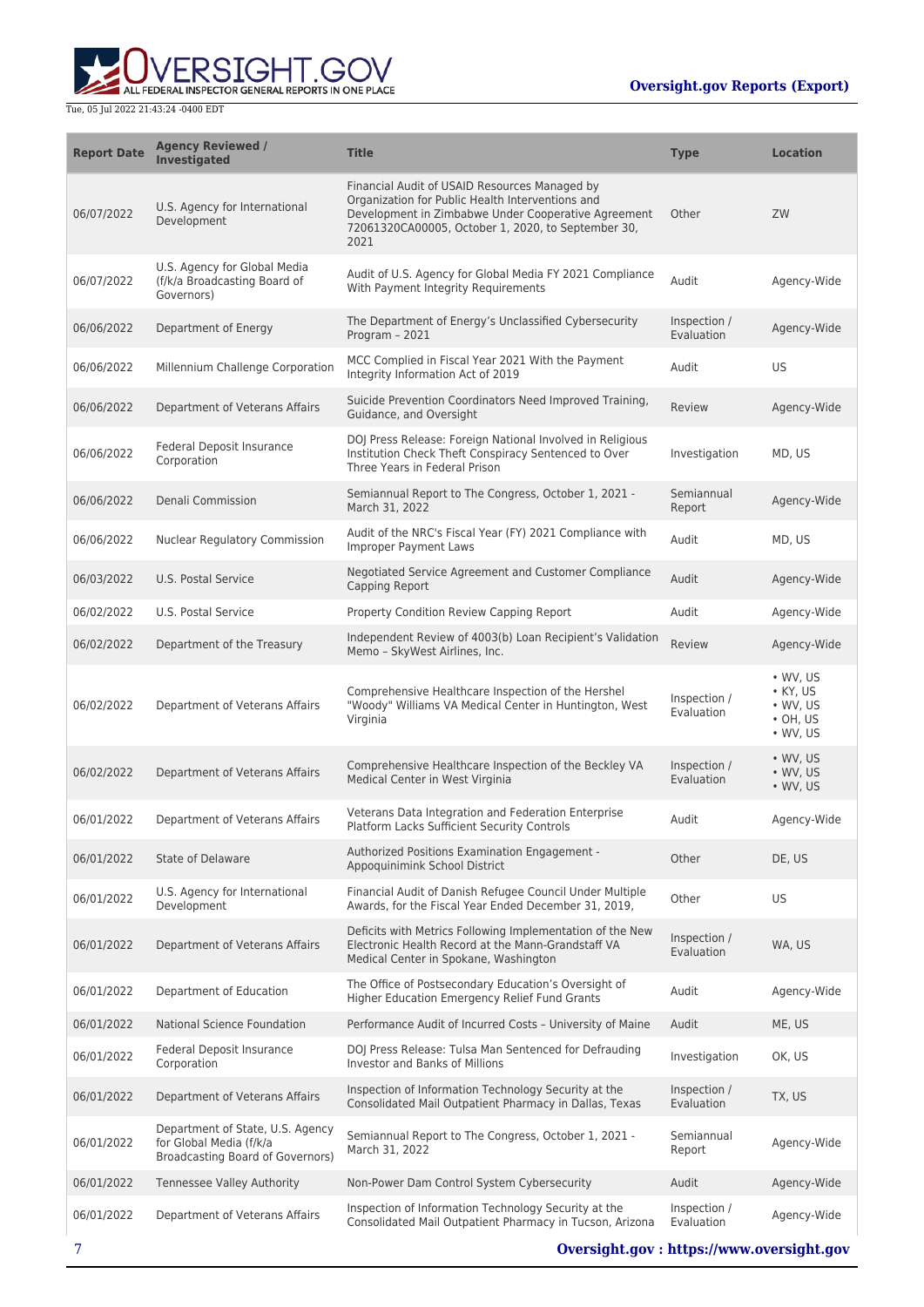

| <b>Report Date</b> | <b>Agency Reviewed /</b><br><b>Investigated</b>                                                  | <b>Title</b>                                                                                                                                                          | <b>Type</b>                | <b>Location</b> |
|--------------------|--------------------------------------------------------------------------------------------------|-----------------------------------------------------------------------------------------------------------------------------------------------------------------------|----------------------------|-----------------|
| 06/01/2022         | Office of the Director of National<br>Intelligence                                               | The Office of the Inspector General of the Intelligence<br>Community Releases Its Semiannual Report to Congress                                                       | Semiannual<br>Report       | Agency-Wide     |
| 06/01/2022         | <b>Election Assistance Commission</b>                                                            | Semiannual Report to Congress - Spring 2022                                                                                                                           | Semiannual<br>Report       | Agency-Wide     |
| 06/01/2022         | Department of the Treasury                                                                       | Semiannual Report to Congress, Department of the<br>Treasury, Office of Inspector General (October 1, 2021 -<br>March 31, 2022)                                       | Semiannual<br>Report       | Agency-Wide     |
| 05/31/2022         | Committee for Purchase From<br>People Who Are Blind or Severely<br>Disabled (AbilityOne Program) | Semiannual Report to Congress for October 1, 2021 -<br>March 31, 2022. Office of Inspector General, U.S.<br>AbilityOne Commission                                     | Semiannual<br>Report       | Agency-Wide     |
| 05/31/2022         | Federal Deposit Insurance<br>Corporation                                                         | DOJ Press Release: Vacaville Man Sentenced to 8 Years in<br>Prison for Billion Dollar DC Solar Ponzi Scheme                                                           | Investigation              | CA, US          |
| 05/31/2022         | Department of Education                                                                          | OIG 84th Semiannual Report to Congress                                                                                                                                | Semiannual<br>Report       | Agency-Wide     |
| 05/31/2022         | Federal Housing Finance Agency                                                                   | FHFA Ensured that Fannie Mae Submitted Required<br>Property Valuation Data to the Agency's Mortgage Loan<br>Integrated System                                         | Review                     | <b>US</b>       |
| 05/31/2022         | Department of Housing and<br>Urban Development                                                   | SAR 87 - HUD OIG Semiannual Report to Congress for the<br>period October 1, 2021, through March 31, 2022                                                              | Semiannual<br>Report       | Agency-Wide     |
| 05/31/2022         | National Aeronautics and Space<br>Administration                                                 | Semiannual Report: October 1, 2021 through March 31,<br>2022                                                                                                          | Semiannual<br>Report       | Agency-Wide     |
| 05/31/2022         | <b>Federal Election Commission</b>                                                               | Federal Election Commission Semiannual Report to<br>Congress                                                                                                          | Semiannual<br>Report       | Agency-Wide     |
| 05/31/2022         | Federal Deposit Insurance<br>Corporation                                                         | Semiannual Report to the Congress, October 1, 2021-<br>March 31, 2022                                                                                                 | Semiannual<br>Report       | Agency-Wide     |
| 05/31/2022         | General Services Administration                                                                  | Semiannual Report to the Congress - Spring 2022                                                                                                                       | Semiannual<br>Report       | Agency-Wide     |
| 05/31/2022         | <b>Multiple Agencies</b>                                                                         | Pandemic Response Accountability Committee's<br>Semiannual Report to Congress                                                                                         | Semiannual<br>Report       | Agency-Wide     |
| 05/31/2022         | Department of Veterans Affairs                                                                   | Failure to Provide Emergency Care to a Patient and<br>Leaders' Inadequate Response to that Failure at the<br>Malcom Randall VA Medical Center in Gainesville, Florida | Inspection /<br>Evaluation | FL, US          |
| 05/31/2022         | Nuclear Regulatory Commission                                                                    | Semiannual Report to Congress                                                                                                                                         | Other                      | Agency-Wide     |
| 05/31/2022         | Department of Veterans Affairs                                                                   | Comprehensive Healthcare Inspection of Veterans<br>Integrated Service Network 2: New York/New Jersey VA<br>Health Care Network in Bronx, New York                     | Review                     | NY, US          |
| 05/27/2022         | U.S. Agency for International<br>Development                                                     | Financial Audit of KNCV Tuberculosis Foundation Under<br>Multiple, USAID Awards for the Fiscal Year Ended<br>September 30, 2017                                       | Other                      | <b>US</b>       |
| 05/27/2022         | <b>General Services Administration</b>                                                           | GSA Complied with the Payment Integrity Information Act<br>in Fiscal Year 2021                                                                                        | Audit                      | Agency-Wide     |
| 05/27/2022         | Federal Deposit Insurance<br>Corporation                                                         | DOJ Press Release: Richmond Man Pleads Guilty to \$1<br>Million Paycheck Protection Program Fraud Scheme                                                              | Investigation              | VA, US          |
| 05/27/2022         | U.S. Postal Service                                                                              | U.S. Postal Service Knowledge Continuity                                                                                                                              | Audit                      | Agency-Wide     |
| 05/27/2022         | Department of Energy                                                                             | Semiannual Report to Congress for Period Ending March<br>31, 2022                                                                                                     | Semiannual<br>Report       | Agency-Wide     |
| 05/27/2022         | <b>Export-Import Bank</b>                                                                        | Semiannual Report to Congress: October 1, 2021 to March<br>31, 2022                                                                                                   | Semiannual<br>Report       | Agency-Wide     |
| 05/27/2022         | <b>Environmental Protection Agency</b>                                                           | Semiannual Report to Congress: October 1, 2021-March<br>31, 2022                                                                                                      | Audit                      | Agency-Wide     |
| 05/27/2022         | Securities and Exchange<br>Commission                                                            | Semiannual Report to Congress: October 1, 2021 through<br>March 31, 2022                                                                                              | Semiannual<br>Report       | Agency-Wide     |
| 05/27/2022         | Department of Justice                                                                            | Semiannual Report to Congress October 1, 2021 - March<br>31, 2022                                                                                                     | Semiannual<br>Report       | Agency-Wide     |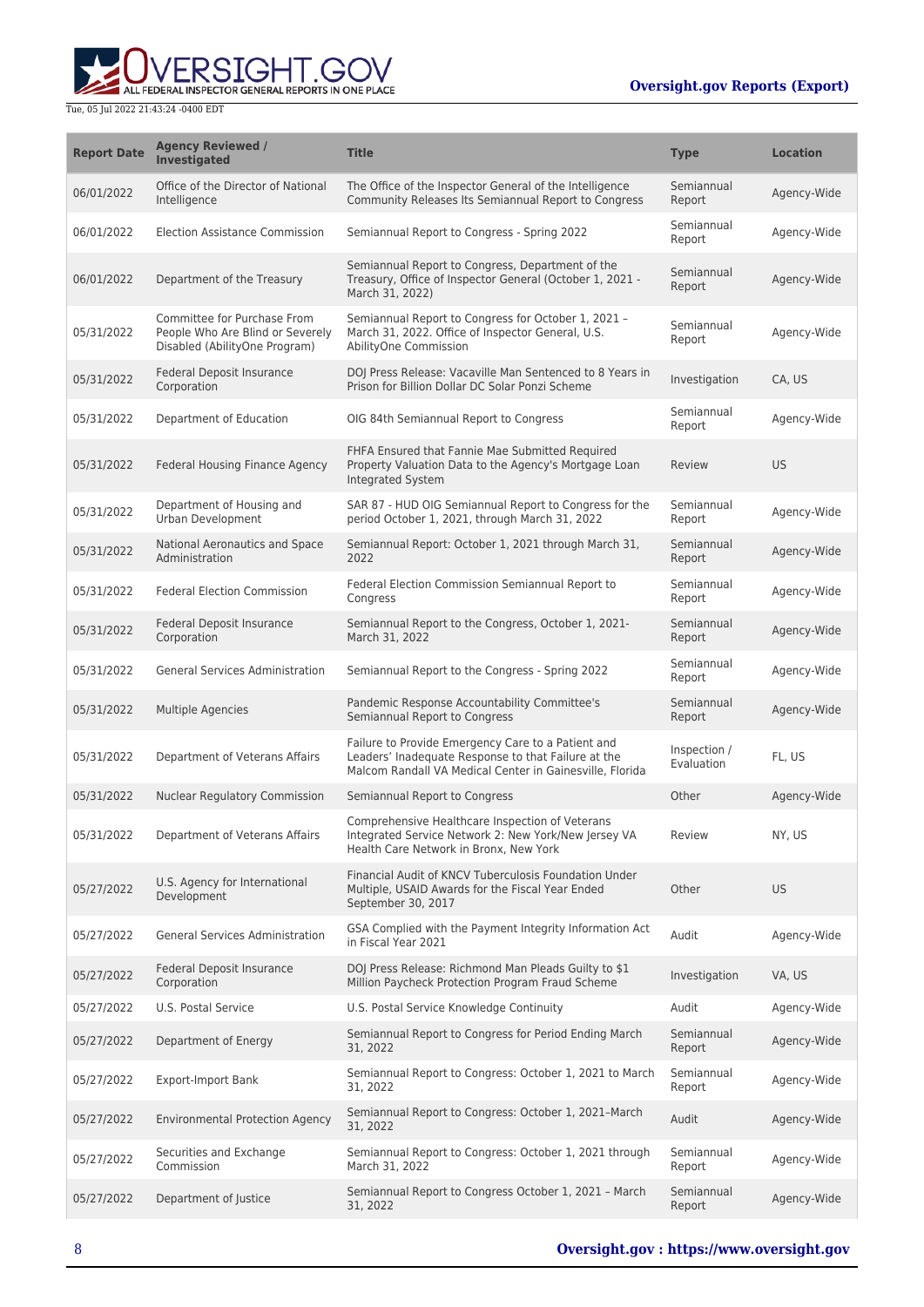

| <b>Report Date</b> | <b>Agency Reviewed /</b><br>Investigated            | <b>Title</b>                                                                                                                                                                                  | <b>Type</b>                | <b>Location</b>                                                    |
|--------------------|-----------------------------------------------------|-----------------------------------------------------------------------------------------------------------------------------------------------------------------------------------------------|----------------------------|--------------------------------------------------------------------|
| 05/27/2022         | <b>Consumer Product Safety</b><br>Commission        | Semiannual Report to Congress October 1, 2021 to March<br>31, 2022                                                                                                                            | Semiannual<br>Report       | Agency-Wide                                                        |
| 05/26/2022         | U.S. Agency for International<br>Development        | Financial Audit of Closing the Gaps in the TB Care Cascade<br>Program Managed by World Health Partners in India,<br>Cooperative Agreement 72038620CA00012, July 31, 2020<br>to March 31, 2021 | Other                      | IN                                                                 |
| 05/26/2022         | U.S. Agency for International<br>Development        | Examination Report of Incurred Costs Claimed on Flexibly<br>Priced Contracts by International Business & Technical<br>Consultants, Inc. for the Fiscal Year Ended December 31,<br>2018        | Other                      | US                                                                 |
| 05/26/2022         | U.S. African Development<br>Foundation              | OIG Risk Assessment of the U.S. African Development<br>Foundation Charge Card Program for Fiscal Years 2021 and Audit<br>2020                                                                 |                            | <b>US</b>                                                          |
| 05/26/2022         | <b>Federal Election Commission</b>                  | Management Letter for OIG Special Review of the Federal<br>Election Commission (FEC) Contracting Officers<br>Representative (COR) Program                                                     | Review                     | Agency-Wide                                                        |
| 05/26/2022         | Department of Veterans Affairs                      | Comprehensive Healthcare Inspection of the VA NY Harbor<br>Healthcare System in New York                                                                                                      | Inspection /<br>Evaluation | $\cdot$ NY. US<br>• NY, US<br>$\bullet$ NY, US<br>$\bullet$ NY, US |
| 05/26/2022         | Social Security Administration                      | Incorrect Old-Age, Survivors and Disability Insurance<br>Benefit Payment Computations that Resulted in<br>Overpayments                                                                        | Audit                      | Agency-Wide                                                        |
| 05/26/2022         | Federal Deposit Insurance<br>Corporation            | DOJ Press Release: California Couple Charged with<br>Defrauding Paycheck Protection Program                                                                                                   | Investigation              | CA, US                                                             |
| 05/26/2022         | Federal Deposit Insurance<br>Corporation            | DOJ Press Release: Bank CEO Convicted For Taking Bribes<br>In Connection With Loans Guaranteed By The Small<br><b>Business Administration</b>                                                 | Investigation              | NY, US                                                             |
| 05/26/2022         | <b>National Credit Union</b><br>Administration      | Letter to Congress: Office of Inspector General 2022<br>Review of the NCUA's 2021 Compliance Under the<br>Improper Payments Elimination and Recovery Act (IPERA)<br>May 26, 2022              | Other                      | Agency-Wide                                                        |
| 05/26/2022         | U.S. Postal Service                                 | Mail Delivery, Customer Service, and Property Conditions<br>Review - Linwood Station, Indianapolis, IN                                                                                        | Audit                      | Agency-Wide                                                        |
| 05/26/2022         | U.S. Postal Service                                 | Mail Delivery, Customer Service, and Property Conditions<br>Review - Plainfield Main Post Office, Plainfield, IN                                                                              | Audit                      | Agency-Wide                                                        |
| 05/26/2022         | U.S. Postal Service                                 | Mail Delivery, Customer Service, and Property Conditions<br>Review - Carmel Main Post Office, Carmel, IN                                                                                      | Audit                      | Agency-Wide                                                        |
| 05/26/2022         | Department of Defense                               | Semiannual Report to the Congress - October 1, 2021,<br>through March 31, 2022                                                                                                                | Semiannual<br>Report       | Agency-Wide                                                        |
| 05/26/2022         | Pension Benefit Guaranty<br>Corporation             | Semiannual Report to Congress For the Period October 1,<br>2021 to March 31, 2022                                                                                                             | Semiannual<br>Report       | Agency-Wide                                                        |
| 05/26/2022         | Department of Labor                                 | Semiannual Report to Congress: October 1, 2021 - March<br>31, 2022                                                                                                                            | Semiannual<br>Report       | Agency-Wide                                                        |
| 05/26/2022         | AmeriCorps                                          | Semiannual Report to Congress: October 1, 2021 - March<br>31, 2022                                                                                                                            | Semiannual<br>Report       | Agency-Wide                                                        |
| 05/26/2022         | Amtrak (National Railroad<br>Passenger Corporation) | Employee Resigns Prior to Administrative Hearing                                                                                                                                              | Investigation              | FL, US                                                             |
| 05/26/2022         | Department of the Interior                          | April 2022 Semiannual Report to Congress                                                                                                                                                      | Semiannual<br>Report       | Agency-Wide                                                        |
| 05/26/2022         | U.S. Postal Service                                 | Spring 2022 Semiannual Report to Congress                                                                                                                                                     | Semiannual<br>Report       | Agency-Wide                                                        |
| 05/26/2022         | <b>Small Business Administration</b>                | SBA OIG Spring 2022 Semiannual Report to Congress                                                                                                                                             | Semiannual<br>Report       | Agency-Wide                                                        |
| 05/26/2022         | Social Security Administration                      | 2022 Spring Semiannual Report to Congress                                                                                                                                                     | Semiannual<br>Report       | Agency-Wide                                                        |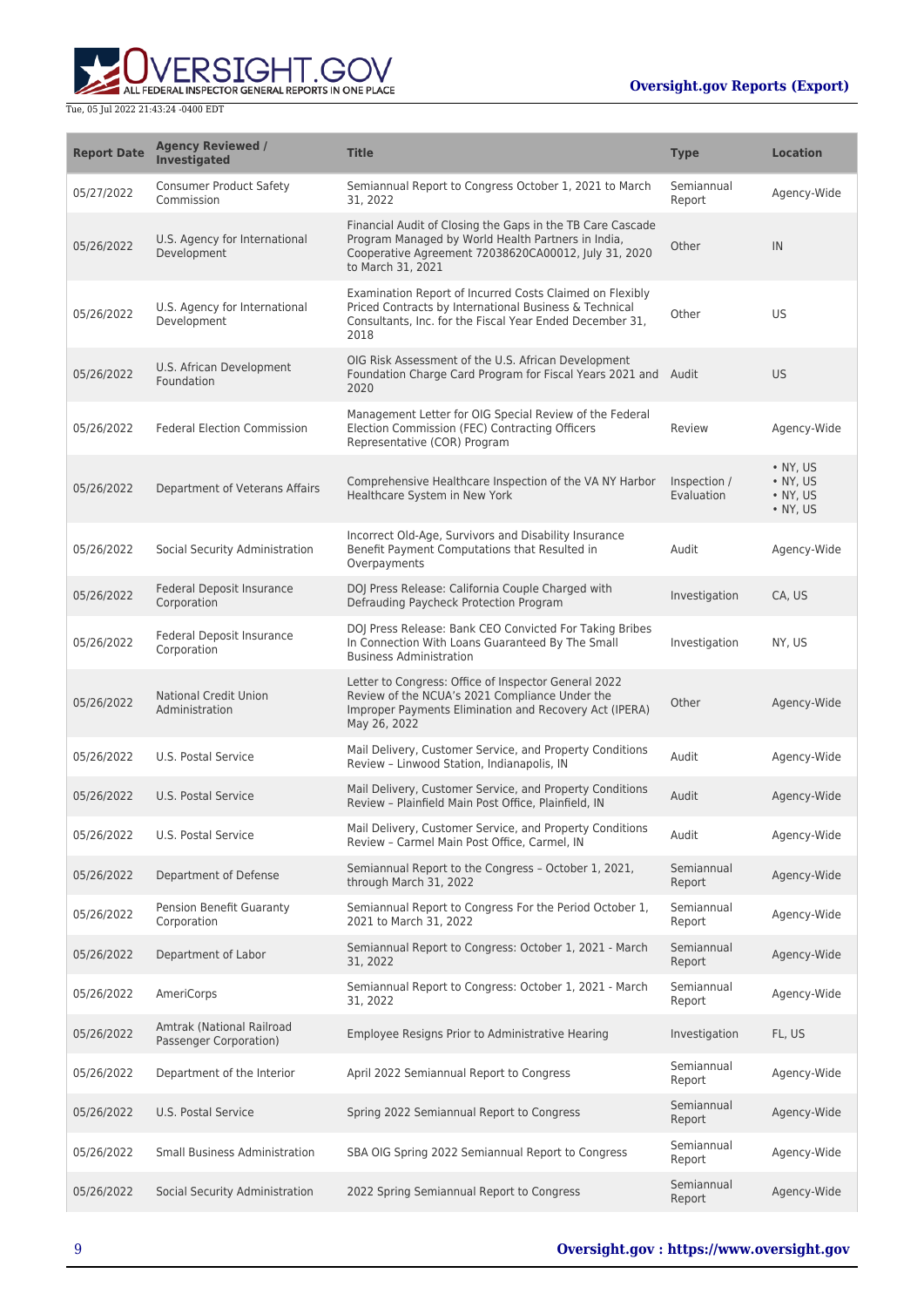

| <b>Report Date</b> | <b>Agency Reviewed /</b><br><b>Investigated</b>     | <b>Title</b>                                                                                                                                                                     | <b>Type</b>                | <b>Location</b>                                                                                                                                                          |
|--------------------|-----------------------------------------------------|----------------------------------------------------------------------------------------------------------------------------------------------------------------------------------|----------------------------|--------------------------------------------------------------------------------------------------------------------------------------------------------------------------|
| 05/26/2022         | <b>National Security Agency</b>                     | Audit of the Implementation of the Coronavirus Aid, Relief,<br>and Economic Security (CARES) Act, Section 3610                                                                   | Audit                      | Agency-Wide                                                                                                                                                              |
| 05/26/2022         | Department of Agriculture                           | Office of Inspector General Semiannual Report to Congress<br>FY 2022 - First Half                                                                                                | Semiannual<br>Report       | Agency-Wide                                                                                                                                                              |
| 05/26/2022         | <b>Small Business Administration</b>                | SBA's Handling of Potentially Fraudulent Paycheck<br>Protection Program Loans                                                                                                    | Inspection /<br>Evaluation | Agency-Wide                                                                                                                                                              |
| 05/26/2022         | Department of Justice                               | Management Advisory Memorandum: Notification of<br>Concerns with the Absence of a Policy Regarding FBI<br>Employees Emailing Child Sexual Abuse Material and Other<br>Contraband | Other                      | Agency-Wide                                                                                                                                                              |
| 05/26/2022         | Peace Corps                                         | Semiannual Report to Congress for the First Half of FY<br>2022                                                                                                                   | Other                      | Agency-Wide                                                                                                                                                              |
| 05/26/2022         | Amtrak (National Railroad<br>Passenger Corporation) | SEMIANNUAL REPORT TO CONGRESS #65 (OCTOBER 1,<br>2021 TO MARCH 31, 2022)                                                                                                         | Semiannual<br>Report       | Agency-Wide                                                                                                                                                              |
| 05/26/2022         | Federal Labor Relations Authority                   | Privacy and Data Protection Policies, Procedure and<br>Practices for 2022                                                                                                        | Other                      | Agency-Wide                                                                                                                                                              |
| 05/25/2022         | U.S. Agency for International<br>Development        | Strategic Workforce Planning: Challenges Impair USAID's<br>Ability to Establish a Comprehensive Human Capital<br>Approach                                                        | Audit                      | Agency-Wide                                                                                                                                                              |
| 05/25/2022         | U.S. Agency for International<br>Development        | Financial Audit of USAID Resources Managed by Right to<br>Care NPC in Multiple Countries Under Multiple Awards,<br>October 1, 2020, to September 30, 2021                        | Other                      | ZA                                                                                                                                                                       |
| 05/25/2022         | Department of Veterans Affairs                      | Comprehensive Healthcare Inspection of the Samuel S.<br>Stratton VA Medical Center in Albany, New York                                                                           | Review                     | • NY, US<br>• NY, US<br>$\bullet$ NY, US<br>• NY, US<br>• NY, US<br>• NY, US<br>$\bullet$ NY, US<br>$\bullet$ NY, US<br>$\bullet$ NY, US<br>$\bullet$ NY, US<br>• NY, US |
| 05/25/2022         | Department of State                                 | Review of the Recruitment and Selection Process for Public<br>Members of Foreign Service Selection Boards                                                                        | Other                      | Agency-Wide                                                                                                                                                              |
| 05/25/2022         | Department of State                                 | Inspection of Embassy Athens and Constituent Post,<br>Greece                                                                                                                     | Inspection /<br>Evaluation | <b>GR</b>                                                                                                                                                                |
| 05/25/2022         | Department of State                                 | Inspection of the Bureau of Diplomatic Security's<br>Diplomatic Courier Service                                                                                                  | Inspection /<br>Evaluation | Agency-Wide                                                                                                                                                              |
| 05/25/2022         | Department of State                                 | Inspection of Embassy Budapest, Hungary                                                                                                                                          | Inspection /<br>Evaluation | HU                                                                                                                                                                       |
| 05/25/2022         | Department of Veterans Affairs                      | Semiannual Report to Congress, Issue 87, October 1,<br>2021-March 31, 2022                                                                                                       | Semiannual<br>Report       | Agency-Wide                                                                                                                                                              |
| 05/25/2022         | <b>Corporation for Public</b><br>Broadcasting       | Evaluation of WSLU-FM/North Country Public Radio<br>Expenditures, Report No. ECR2206-2208                                                                                        | Inspection /<br>Evaluation | NY, US                                                                                                                                                                   |
| 05/25/2022         | National Science Foundation                         | Semiannual Report to Congress, October 1, 2021 - March<br>31, 2022                                                                                                               | Semiannual<br>Report       | Agency-Wide                                                                                                                                                              |
| 05/25/2022         | National Science Foundation                         | Audit of NSF's Purchase Card Program                                                                                                                                             | Audit                      | VA, US                                                                                                                                                                   |
| 05/25/2022         | Tennessee Valley Authority                          | Organizational Effectiveness - Browns Ferry Nuclear Plant<br><b>Radiation Protection</b>                                                                                         | Inspection /<br>Evaluation | Agency-Wide                                                                                                                                                              |
| 05/25/2022         | Federal Labor Relations Authority                   | Follow-up Management Advisory Review on FLRA's<br>Appointment of Contracting Officer's Representatives                                                                           | Other                      | Agency-Wide                                                                                                                                                              |
| 05/25/2022         | International Trade Commission                      | Inspector General Semiannual Report                                                                                                                                              | Semiannual<br>Report       | Agency-Wide                                                                                                                                                              |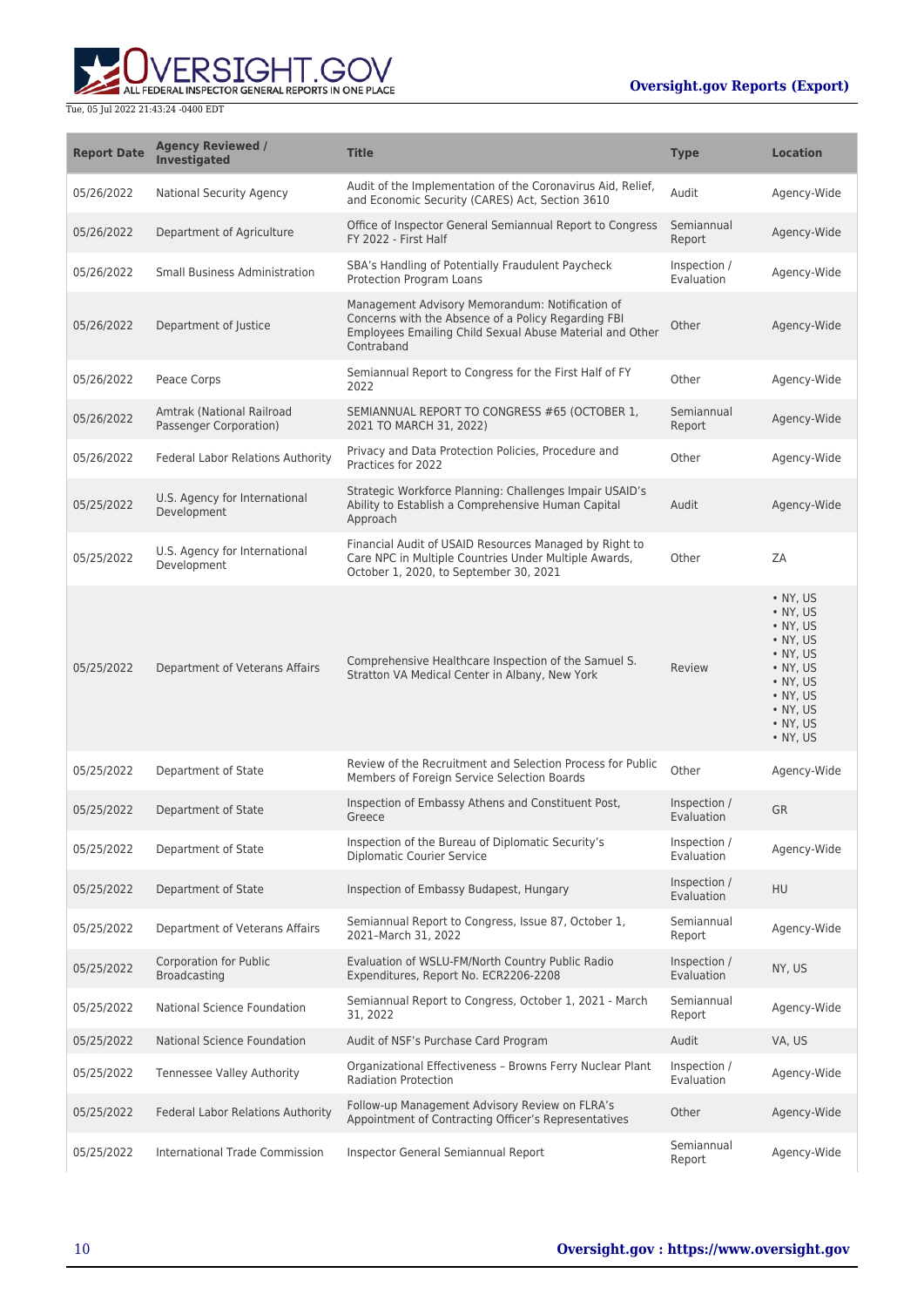

| <b>Report Date</b> | <b>Agency Reviewed /</b><br><b>Investigated</b> | <b>Title</b>                                                                                                                                                                                                                               | <b>Type</b>                | <b>Location</b>                                                                                                                                             |
|--------------------|-------------------------------------------------|--------------------------------------------------------------------------------------------------------------------------------------------------------------------------------------------------------------------------------------------|----------------------------|-------------------------------------------------------------------------------------------------------------------------------------------------------------|
| 05/24/2022         | Department of State                             | Audit of Department of State Actions To Prevent Unlawful<br>Trafficking in Persons Practices When Executing Security,<br>Construction, and Facility and Household Services<br><b>Contracts at Overseas Posts</b>                           | Audit                      | • Agency-Wide<br>$\cdot$ DE<br>$\cdot$ CF<br>$\cdot$ 10<br>$\cdot$ EG<br>$\cdot$ PE<br>$\cdot$ PK<br>$\bullet$ MX<br>$\cdot$  P<br>$\cdot$  O<br>$\cdot$ SD |
| 05/24/2022         | Corporation for Public<br>Broadcasting          | Semiannual Report, Office of the Inspector General<br>Operations and Audit Resolution Activities, October 1,<br>2021 - March 31, 2022                                                                                                      | Semiannual<br>Report       | Agency-Wide                                                                                                                                                 |
| 05/24/2022         | Department of the Treasury                      | Alert Memorandum: Delays in the Quarterly Monitoring of<br>Borrowers' Compliance with Loan Requirements                                                                                                                                    | Audit                      | Agency-Wide                                                                                                                                                 |
| 05/24/2022         | Department of Veterans Affairs                  | VHA Continues to Face Challenges with Billing Private<br>Insurers for Community Care                                                                                                                                                       | Audit                      | Agency-Wide                                                                                                                                                 |
| 05/23/2022         | Internal Revenue Service                        | Final Report - The IRS Leveraged Its Telework Program to<br>Continue Operations During the COVID-19 Pandemic                                                                                                                               | Inspection /<br>Evaluation | Agency-Wide                                                                                                                                                 |
| 05/23/2022         | Architect of the Capitol                        | Architect of the Capitol (AOC) Employees Violated the AOC<br>Standards of Conduct and Ethics Policies by Wagering on<br>the Outcome of the 2020 Presidential Election and<br>Engaging in Political Conversation While on Duty              | Investigation              | Agency-Wide                                                                                                                                                 |
| 05/23/2022         | U.S. Agency for International<br>Development    | Financial Audit of the Rule of Law and Culture of Integrity<br>Program in Paraguay Managed by Instituto Desarrollo,<br>Cooperative Agreement 72052619CA00002, for the Fiscal<br>Year Ended December 31, 2021                               | Other                      | PY                                                                                                                                                          |
| 05/23/2022         | U.S. Agency for International<br>Development    | Financial Audit of USAID Resources Managed by Uganda<br>Protestant Medical Bureau Under Multiple Awards, July 1,<br>2020, to June 30, 2021                                                                                                 | Other                      | UG                                                                                                                                                          |
| 05/23/2022         | Department of Homeland<br>Security              | ICE Did Not Follow Policies, Guidance, or<br>Recommendations to Ensure Migrants Were Tested for<br>COVID-19 before Transport on Domestic Commercial<br>Flights                                                                             | Audit                      | Agency-Wide                                                                                                                                                 |
| 05/23/2022         | Department of Justice                           | Recommendations Issued by the Office of the Inspector<br>General That Were Not Closed as of March 31, 2022                                                                                                                                 | Other                      | Agency-Wide                                                                                                                                                 |
| 05/20/2022         | Office of Personnel Management                  | Audit of Cambia Health Solutions, Inc. Portland, Oregon                                                                                                                                                                                    | Audit                      | Agency-Wide                                                                                                                                                 |
| 05/20/2022         | U.S. Postal Service                             | U.S. Postal Service Recognition and Awards Program                                                                                                                                                                                         | Audit                      | Agency-Wide                                                                                                                                                 |
| 05/20/2022         | Department of the Interior                      | U.S. Fish and Wildlife Service Grants Awarded to the U.S.<br>Virgin Islands Department of Planning and Natural<br>Resources, From October 1, 2017, Through September 30,<br>2019, Under the Wildlife and Sport Fish Restoration<br>Program | Audit                      | Agency-Wide                                                                                                                                                 |
| 05/20/2022         | National Geospatial-Intelligence<br>Agency      | NGA OIG Spring Semiannual Report to Congress, 1 October<br>2021 - 31 March 2022                                                                                                                                                            | Semiannual<br>Report       | Agency-Wide                                                                                                                                                 |
| 05/20/2022         | Government Publishing Office                    | GPO Organization Transformation Evaluation                                                                                                                                                                                                 | Inspection /<br>Evaluation | Agency-Wide                                                                                                                                                 |
| 05/19/2022         | Internal Revenue Service                        | Processing of Recovery Rebate Credit Claims During the<br>2021 Filing Season                                                                                                                                                               | Audit                      | Agency-Wide                                                                                                                                                 |
| 05/19/2022         | Department of the Interior                      | Stronger Controls Needed Over the Udall Foundation's<br>Invoicing Processes and Contract Oversight for the John S.<br>McCain III National Center for Environmental Conflict<br>Resolution                                                  | Audit                      | Agency-Wide                                                                                                                                                 |
| 05/19/2022         | U.S. Postal Service                             | Efficiency of Operations at the Seattle, WA, Processing and<br><b>Distribution Center</b>                                                                                                                                                  | Audit                      | Agency-Wide                                                                                                                                                 |
| 05/19/2022         | U.S. Postal Service                             | U.S. Postal Service's Implementation of Enterprise Risk<br>Management                                                                                                                                                                      | Audit                      | Agency-Wide                                                                                                                                                 |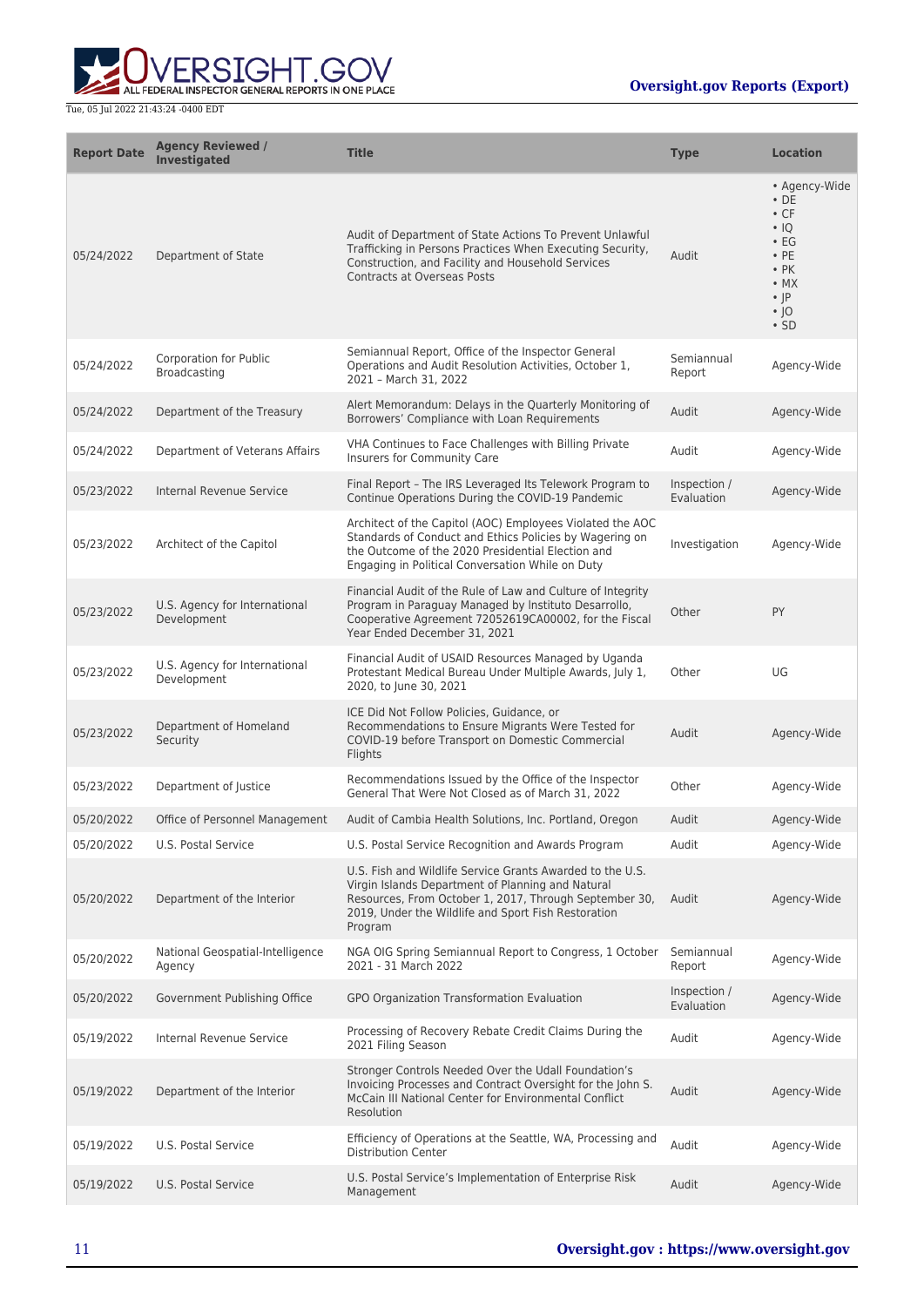

| <b>Report Date</b> | <b>Agency Reviewed /</b><br><b>Investigated</b> | <b>Title</b>                                                                                                                                                                                      | <b>Type</b>                | <b>Location</b>                                        |
|--------------------|-------------------------------------------------|---------------------------------------------------------------------------------------------------------------------------------------------------------------------------------------------------|----------------------------|--------------------------------------------------------|
| 05/19/2022         | U.S. Agency for International<br>Development    | Financial Audit of USAID Resources Managed by Addis<br>Continental Institute of Public Health in Ethiopia Under<br>Cooperative Agreement No. AID-663-A-14-00004, July 8,<br>2020, to July 7, 2021 | Other                      | ЕT                                                     |
| 05/19/2022         | U.S. Agency for International<br>Development    | Financial Audit of USAID Resources Managed by Joint<br>Clinical Research Centre in Uganda Under Multiple Awards,<br>October 1, 2020, to September 30, 2021                                        | Other                      | UG                                                     |
| 05/19/2022         | U.S. Agency for International<br>Development    | Examination Report of Incurred Costs Claimed on Flexibly<br>Priced Contracts by The Manoff Group, Inc. for the Fiscal<br>Year Ended December 31, 2018                                             | Other                      | US.                                                    |
| 05/19/2022         | Tennessee Valley Authority                      | Office of the Inspector General Semiannual Report - Spring<br>2022                                                                                                                                | Semiannual<br>Report       | Agency-Wide                                            |
| 05/19/2022         | Department of the Treasury                      | Independent Review of 4003(b) Loan Recipient's Validation<br>Memo - Hawaiian Airlines, Inc.                                                                                                       | Review                     | Agency-Wide                                            |
| 05/19/2022         | Department of the Interior                      | Former Secretary's Alleged Lobbying Disclosure Act<br>Violation Before Joining the U.S. Department of the Interior<br>as Deputy Secretary                                                         | Investigation              | Agency-Wide                                            |
| 05/19/2022         | Department of Veterans Affairs                  | Care in the Community Healthcare Inspection of VA<br>Midwest Health Care Network (VISN 23)                                                                                                        | Inspection /<br>Evaluation | Agency-Wide                                            |
| 05/19/2022         | State of Delaware                               | National COVID-19 Data Quality Audit Template Compare<br>and Contrast                                                                                                                             | Other                      | DE, US                                                 |
| 05/18/2022         | <b>Internal Revenue Service</b>                 | The Child Tax Credit Update Portal Was Successfully<br>Deployed, but Security and Process Improvements Are<br>Needed                                                                              | Audit                      | Agency-Wide                                            |
| 05/18/2022         | Department of Transportation                    | Summary Report on Significant Single Audit Findings<br>Impacting DOT Programs for the 3-Month Period Ending<br>March 31, 2022                                                                     | Audit                      | Agency-Wide                                            |
| 05/18/2022         | Office of Personnel Management                  | Review of the 2017 Presidential Management Fellows<br>Program Application Process Redesign                                                                                                        | Review                     | Agency-Wide                                            |
| 05/18/2022         | Department of Energy                            | Corrective Actions on the Office of Enterprise Assessments<br><b>Findings and Deficiencies</b>                                                                                                    | Audit                      | $\bullet$ MD, US<br>$\cdot$ SC, US<br>$\bullet$ NM, US |
| 05/18/2022         | Federal Deposit Insurance<br>Corporation        | DOJ Press Release: COVID Relief Fraudsters Sentenced To<br>Prison                                                                                                                                 | Investigation              | FL, US                                                 |
| 05/18/2022         | U.S. Agency for International<br>Development    | Financial Audit of USAID Resources Managed by TradeMark<br>East Africa in Multiple Countries Under Multiple Awards,<br>July 1, 2020, to June 30, 2021                                             | Other                      | <b>KE</b>                                              |
| 05/18/2022         | U.S. Agency for International<br>Development    | Single Audit of ACDI/VOCA and Affiliates for the Fiscal Year<br>Ended December 31, 2017                                                                                                           | Other                      | US.                                                    |
| 05/18/2022         | U.S. Postal Service                             | The Postal Service's Collection Point Management System                                                                                                                                           | Other                      | Agency-Wide                                            |
| 05/18/2022         | Department of Justice                           | Audit of the Office on Violence Against Women Grants<br>Awarded to New York State Unified Court System, New<br>York, New York                                                                     | Audit                      | NY, US                                                 |
| 05/18/2022         | Federal Housing Finance Agency                  | Twenty-Third Semiannual Report to the Congress                                                                                                                                                    | Semiannual<br>Report       | Agency-Wide                                            |
| 05/17/2022         | Architect of the Capitol                        | Semiannual Report to The Congress                                                                                                                                                                 | Semiannual<br>Report       | Agency-Wide                                            |
| 05/17/2022         | <b>National Credit Union</b><br>Administration  | Semiannual Report to the Congress (October 1, 2021 -<br>March 31, 2022)                                                                                                                           | Semiannual<br>Report       | Agency-Wide                                            |
| 05/17/2022         | National Science Foundation                     | Performance Audit of NFS's Compliance with the Payment<br>Integrity Information Act of 2019 for 2021                                                                                              | Audit                      | Agency-Wide                                            |
| 05/17/2022         | Federal Deposit Insurance<br>Corporation        | DOJ Press Release: Hilo Man Pleads Guilty to Defrauding<br>Paycheck Protection and Disaster Loan Programs                                                                                         | Investigation              | HI, US                                                 |
| 05/17/2022         | <b>Federal Deposit Insurance</b><br>Corporation | DOJ Press Release: Pennsylvania Man Charged with \$1.7<br>Million Paycheck Protection Program Loan Fraud Scheme                                                                                   | Investigation              | NJ, US                                                 |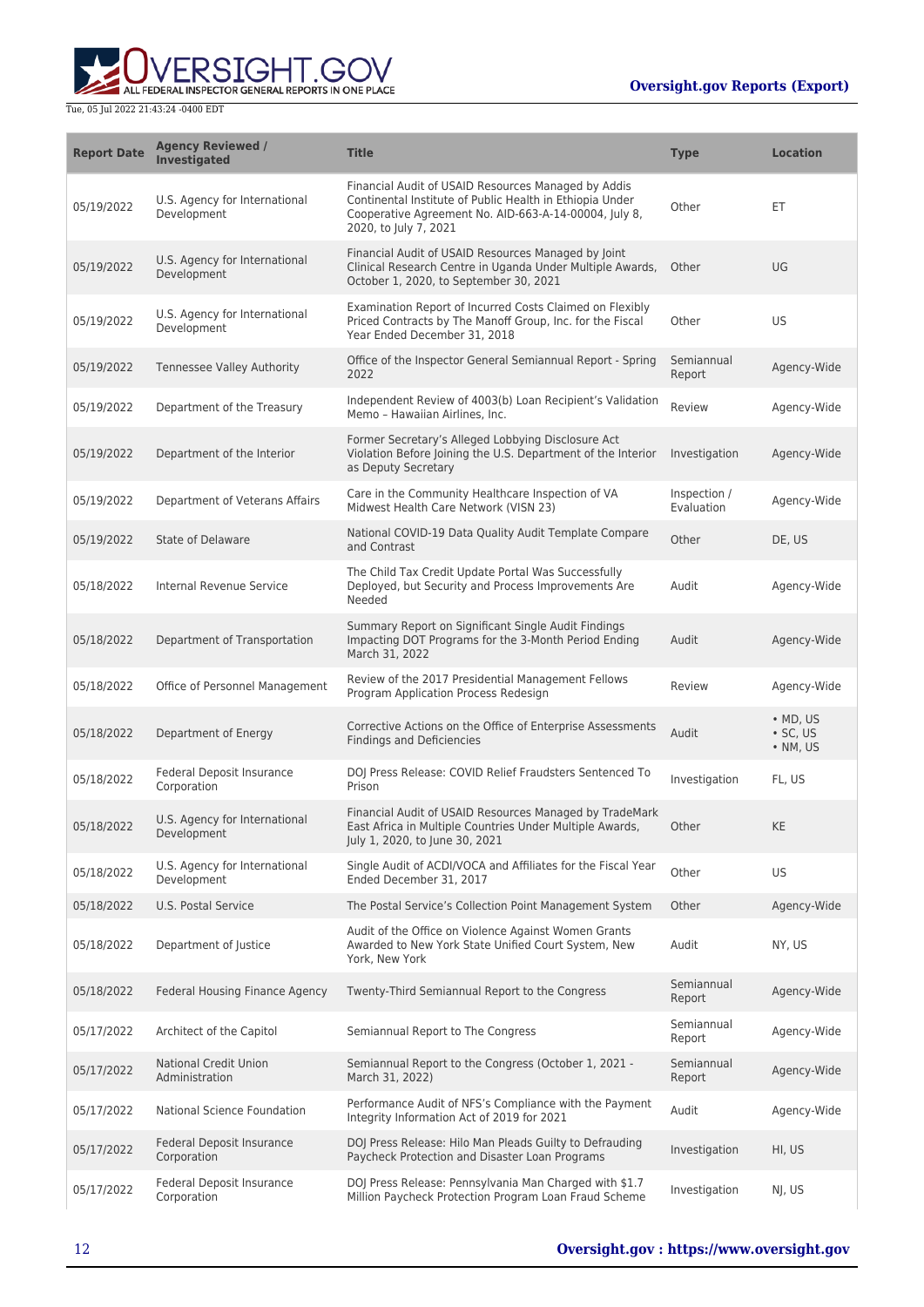

| <b>Report Date</b> | <b>Agency Reviewed /</b><br><b>Investigated</b>              | <b>Title</b>                                                                                                                                                                                                       | <b>Type</b>          | <b>Location</b> |
|--------------------|--------------------------------------------------------------|--------------------------------------------------------------------------------------------------------------------------------------------------------------------------------------------------------------------|----------------------|-----------------|
| 05/17/2022         | U.S. Agency for International<br>Development                 | Financial Audit of USAID Resources Managed by Amhara<br>Development Association in Ethiopia Under Multiple<br>Awards, July 8, 2020, to July 7, 2021                                                                | Other                | ET              |
| 05/17/2022         | Department of Defense                                        | Audit of North American Aerospace Defense Command and<br>U.S. Northern Command Use of Coronavirus Aid, Relief,<br>and Economic Security Act Funding                                                                | Audit                | Agency-Wide     |
| 05/17/2022         | Department of Justice                                        | Audit of the Executive Office for United States Attorneys<br>United States Attorneys' Virtual Office Network System<br>Pursuant to the Federal Information Security Modernization<br>Act of 2014, Fiscal Year 2021 | Audit                | Agency-Wide     |
| 05/17/2022         | Department of Justice                                        | Audit of the Office of Justice Programs Awards Made to the<br>Call to Freedom, Inc., Sioux Falls, South Dakota                                                                                                     | Audit                | SD, US          |
| 05/17/2022         | Department of Justice                                        | Audit of the Executive Office for United States Attorneys<br>Information Security Program Pursuant to the Federal<br>Information Security Modernization Act of 2014, Fiscal Year<br>2021                           | Audit                | Agency-Wide     |
| 05/17/2022         | Department of the Treasury                                   | Overseas Contingency Operations - Summary of Work<br>Performed by the Department of the Treasury Related to<br>Terrorist Financing and Anti-Money Laundering for Second<br>Quarter Fiscal Year 2022                | Other                | Agency-Wide     |
| 05/17/2022         | <b>Small Business Administration</b>                         | Independent Auditors' Report on SBA's Fiscal Year 2021<br>Compliance with the Payment Integrity Information Act of<br>2019                                                                                         | Audit                | Agency-Wide     |
| 05/17/2022         | Smithsonian Institution                                      | Semiannual Report to Congress for the period ending<br>March 31, 2022                                                                                                                                              | Semiannual<br>Report | Agency-Wide     |
| 05/17/2022         | <b>Environmental Protection Agency</b>                       | The EPA Needs to Fully Address the OIG's 2018 Flint Water<br>Crisis Report Recommendations by Improving Controls,<br>Training, and Risk Assessments                                                                | Audit                | MI, US          |
| 05/16/2022         | U.S. International Development<br><b>Finance Corporation</b> | DFC OIG Spring FY 2022 Semi Annual Report to Congress                                                                                                                                                              | Semiannual<br>Report | Agency-Wide     |
| 05/16/2022         | U.S. Postal Service                                          | Mail Delivery, Customer Service, and Property Conditions<br>Reviews - Select Units, San Diego, CA Region                                                                                                           | Audit                | CA, US          |
| 05/16/2022         | AmeriCorps                                                   | Performance Audit of AmeriCorps' Compliance with the<br>Payment Integrity Information Act of 2019 (PIIA) for Fiscal<br><b>Year 2021</b>                                                                            | Audit                | Agency-Wide     |
| 05/13/2022         | National Archives and Records<br>Administration              | Audit of NARA's Compliance with the Payment Integrity<br>Information Act of 2021 in FY 2021                                                                                                                        | Audit                | Agency-Wide     |
| 05/13/2022         | National Archives and Records<br>Administration              | Audit of NARA's Compliance with the Payment Integrity<br>Information Act of 2021 in FY 2021                                                                                                                        | Audit                | Agency-Wide     |
| 05/13/2022         | U.S. Agency for International<br>Development                 | Examination Report for University Research Co., LLC for<br>the Certified Final Indirect Cost Rate Proposals and Related<br>Books and Records for Reimbursement for the Fiscal Year<br>Ended September 30, 2018     | Other                | <b>US</b>       |
| 05/13/2022         | Department of Defense                                        | Lead Inspector General for Operation Freedom's Sentinel<br>and Operation Enduring Sentinel I Quarterly Report to the<br>United States Congress I January 1, 2022 - March 31, 2022                                  | Review               | Agency-Wide     |
| 05/13/2022         | <b>U.S. Postal Service</b>                                   | San Francisco International Service Center Closure                                                                                                                                                                 | Audit                | Agency-Wide     |
| 05/13/2022         | Federal Deposit Insurance<br>Corporation                     | DOJ Press Release: Woman Convicted of Laundering Over<br>\$750,000 from Health Care Fraud Scheme                                                                                                                   | Investigation        | FL, US          |
| 05/13/2022         | Social Security Administration                               | The Social Security Administration's Mail Processing During<br>the COVID-19 Pandemic                                                                                                                               | Audit                | Agency-Wide     |
| 05/13/2022         | Department of Homeland<br>Security                           | FEMA's Waiver Authority under the Disaster Recovery<br>Reform Act of 2018                                                                                                                                          | Audit                | Agency-Wide     |
| 05/13/2022         | Department of Homeland<br>Security                           | Lessons Learned from DHS' Employee COVID-19<br>Vaccination Initiative                                                                                                                                              | Review               | Agency-Wide     |
| 05/12/2022         | Department of the Interior                                   | Summary: Alleged Criminal Conflict of Interest by Tribal<br>Official                                                                                                                                               | Investigation        | Agency-Wide     |